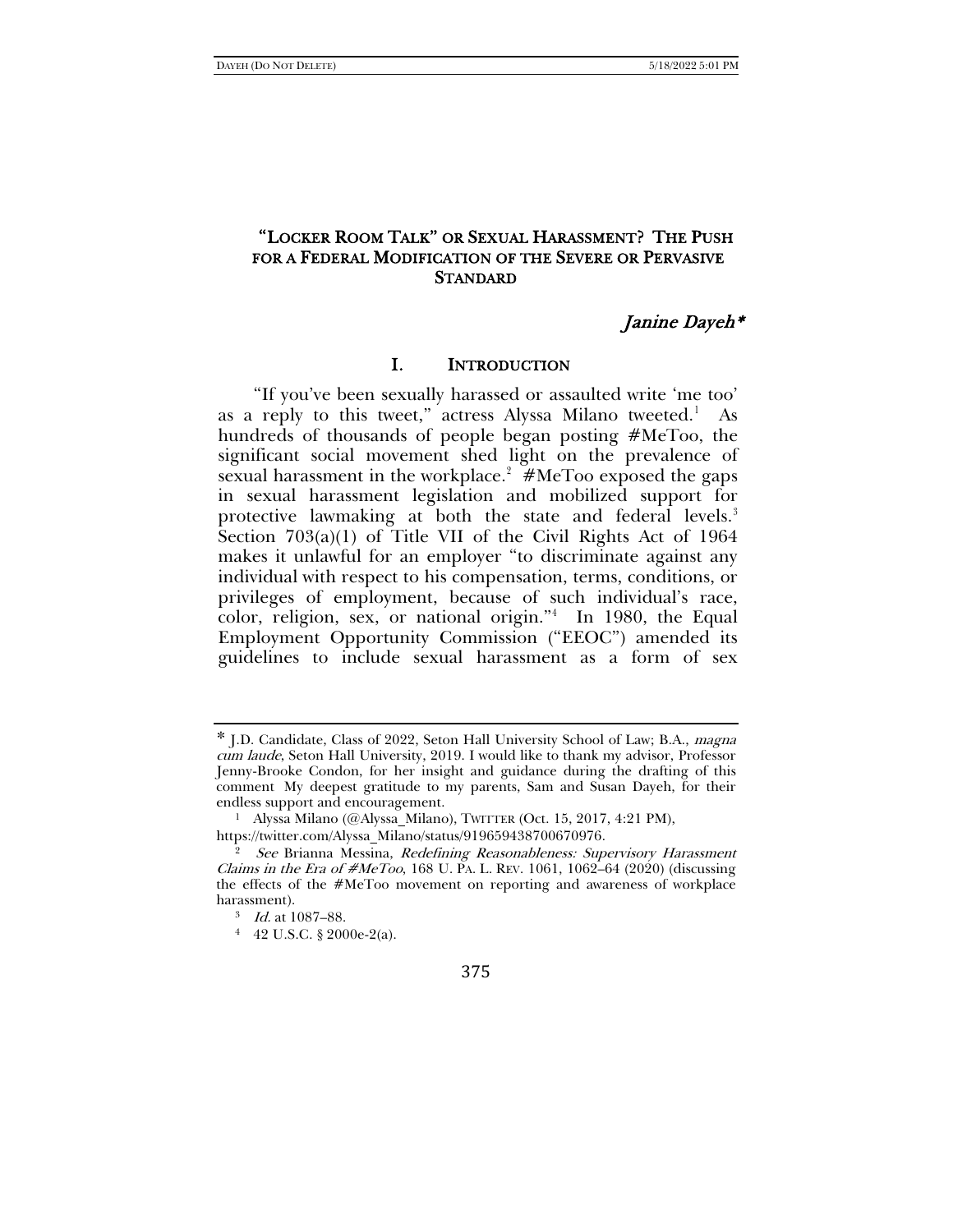<span id="page-1-10"></span>discrimination prohibited by Title VII. $5$  Sexual harassment under Title VII is actionable because of its discriminatory nature against protected classes.<sup>[6](#page-1-2)</sup>

<span id="page-1-11"></span><span id="page-1-9"></span><span id="page-1-8"></span>There are two types of harassment recognized under Title VII: quid pro quo and hostile work environment.<sup>[7](#page-1-3)</sup> This Comment will focus on hostile work environment claims.<sup>[8](#page-1-4)</sup> To make a prima facie case of a hostile work environment, the victim must show that: (1) they belong to a protected class under the law; (2) the harassment experienced was based on sex; (3) the harassment was unwelcome; (4) the harassment was sufficiently severe or pervasive "to alter the conditions of [the victim's] employment" and create an abusive working environment; and (5) the plaintiff subjectively views, and a reasonable person would also objectively view, the work environment as hostile or abusive.<sup>[9](#page-1-5)</sup> While the "severe or pervasive" standard has long governed hostile work environment claims, both under Title VII and in many state legislative counterparts, the #MeToo movement sparked a desire to revisit this demanding standard.<sup>[10](#page-1-6)</sup> For example, California amended its anti-discrimination law in 2018 to allow a lower threshold for bringing a hostile work environment claim.<sup>[11](#page-1-7)</sup> In 2019, New York similarly passed antisexual harassment legislation that allows workers to bring harassment suits resulting from conduct that in the past would

<span id="page-1-3"></span><sup>7</sup> See Rachel Farkas et al., State Regulation of Sexual Harassment, 20 GEO. J. GENDER & L. 421, 426 (2019) ("Quid pro quo harassment occurs when the submission to or rejection of requests for sexual favors is used as the basis for employment decisions affecting an individual") (internal quotation marks omitted).

<sup>11</sup> *Women's Law Ctr., supra* not[e 10,](#page-1-0) at 10.

<span id="page-1-1"></span><span id="page-1-0"></span><sup>&</sup>lt;sup>5</sup> EEOC, Policy Guidance on Current Issues of Sexual Harassment (1990), https://www.eeoc.gov/laws/guidance/policy-guidance-current-issues-sexual-

<span id="page-1-2"></span>harassment.<br><sup>6</sup> Anna I. Burke, *"It Wasn't That Bad": The Necessity of Social Framework* Evidence in Use of the Reasonable Woman Standard, 105 IOWA L. REV. 771, 775 (2020) (sexual harassment qualifies as sex discrimination).

<sup>&</sup>lt;sup>8</sup> Id. at 427 (discussing the types of claims actionable under Title VII).

<span id="page-1-5"></span><span id="page-1-4"></span><sup>&</sup>lt;sup>9</sup> Id. at 427; see also Christine J. Back & Wilson C. Freeman, CONG. RSCH. SERV., R45155, SEXUAL HARASSMENT AND TITLE VII: SELECTED LEGAL ISSUES 2–3 n.10 (2018).

<span id="page-1-7"></span><span id="page-1-6"></span><sup>10</sup> See generally Andrea Johnson, Kathryn Menefee, & Ramya Sekaran, Progress in Advancing Me Too Workplace Reforms in #20StatesBy2020, NAT'L WOMEN'S L. CTR., 10 (Dec. 2019), https://nwlc.org/wp-content/uploads/2019/07/ final\_2020States\_Report-12.20.19-v2.pdf (discussing victim-friendly reforms adopted by a variety of states) [hereinafter Women's Law Ctr.].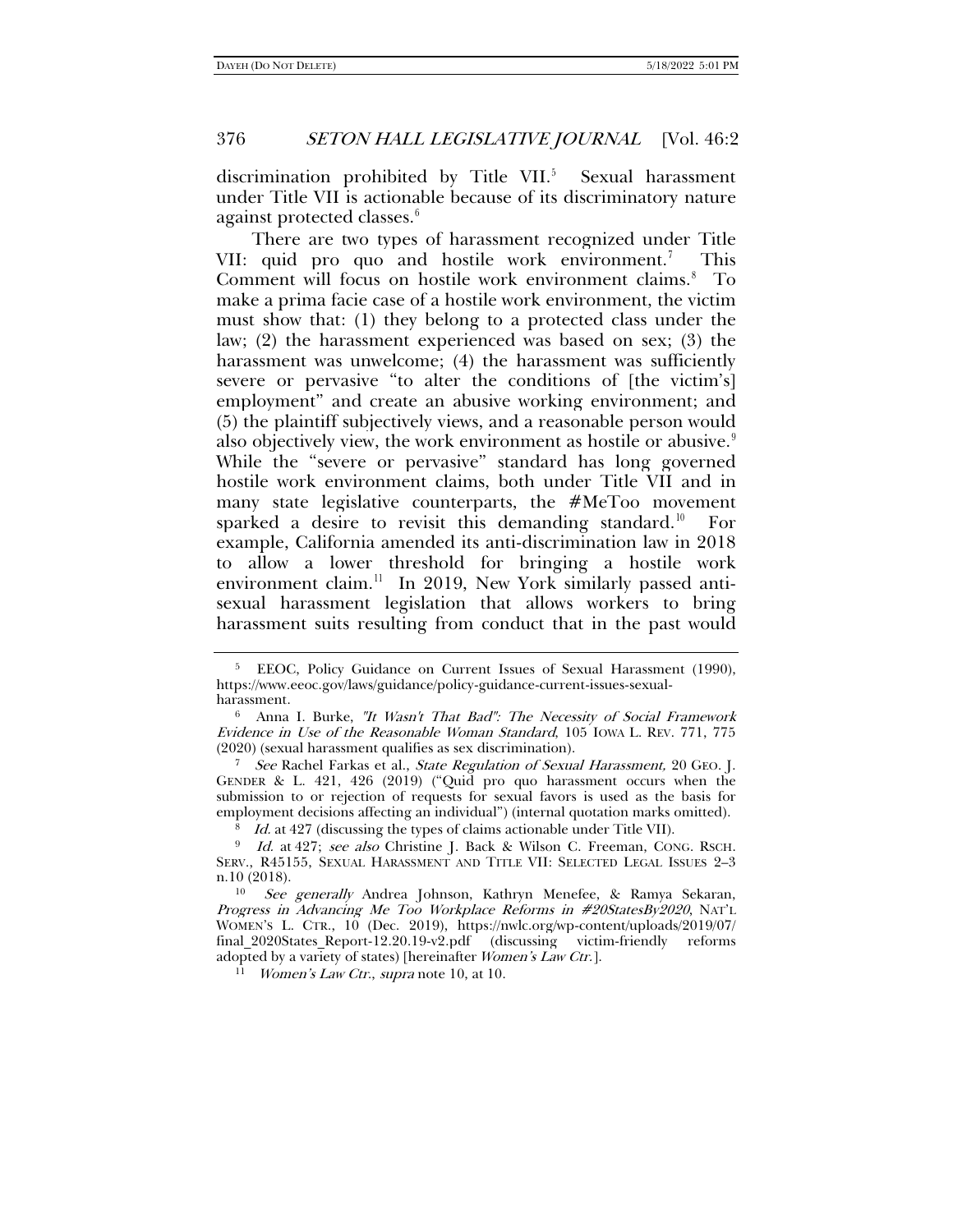not likely satisfy the severe or pervasive burden.<sup>12</sup> Specifically, the law expanded protections to a broader class of employees and eased the burden of persuasion. $13$  Anti-discrimination legislation, such as those discussed, is long overdue; however, passed laws remain inadequate due to their limited jurisdictional nature and, often, lack of retroactive coverage. $^{14}$  Moreover, despite attempts by many state legislatures to modify their antidiscrimination standards, state courts in these jurisdictions continue to blindly apply the severe or pervasive standard.<sup>[15](#page-2-3)</sup>

The severe or pervasive standard is outdated and inefficient.<sup>16</sup> States should follow in the footsteps of New York and California by adopting a more inclusive standard, one that recognizes all forms of sexual harassment as actionable.<sup>17</sup> Many are skeptical of the validity of sexual harassment claims until they fall victim to an offender's wrongdoing.<sup>18</sup> This skepticism blocks the path to relief for victims, as their experiences are often belittled by judges who quantify the victims suffering based on an employer-friendly standard.<sup>[19](#page-2-7)</sup> This distrust of victims discourages reporting, which leads to impunity for harassers. All these factors

<span id="page-2-3"></span><sup>15</sup> See Ramit Mizrahi, Sexual Harassment Law After #MeToo: Looking to California as a Model, 128 YALE L. J. F. 121, 144 (2018).

<span id="page-2-4"></span><sup>16</sup> See A Call for Legislative Action to Eliminate Workplace Harassment: Principles and Priorities, ACLU 1, 3 (Dec. 2018), https://www.aclu.org/ sites/default/files/field\_document/workplace\_harassment\_legislative\_principles\_10.1 5.18.pdf (proposing that congress should "[a]ddress the judicially created 'severe or pervasive' liability standard so as to correct and prevent unduly restrictive interpretations by the courts that minimize and ignore the impact of harassment").

<span id="page-2-6"></span><span id="page-2-5"></span><sup>17</sup> See Cal. Gov't Code § 12923; N.Y. Exec. Law § 296(h).<br><sup>18</sup> See Beverly Engel, *Why Don't Victims of Sexual Harassment Come Forward* Sooner?, PSYCH. TODAY (Nov. 16, 2017), https://www.psychologytoday.com/us/ blog/the-compassion-chronicles/201711/why-dont-victims-sexual-harassment-comeforward-sooner.

<span id="page-2-7"></span><sup>19</sup> Alexia Campbell, *How the Legal System Fails Victims of Sexual Harassment*, VOX (Dec. 11, 2017). https://www.vox.com/policy-and-politics/2017/12/11/ (Dec. 11, 2017), https://www.vox.com/policy-and-politics/2017/12/11/ 16685778/sexual-harassment-federal-courts ("federal judges across the country (who are mostly men) have developed an extremely narrow interpretation of what sexual harassment is under the law, and which behaviors create a hostile work environment. Repeated groping, sexual propositions, and sexualized comments at work usually don't meet that high standard").

<sup>&</sup>lt;sup>12</sup> *Women's Law Ctr., supra* not[e 10,](#page-1-0) at  $10-11$ .

<sup>&</sup>lt;sup>13</sup> *Women's Law Ctr., supra* not[e 10,](#page-1-0) at  $10-11$ .

<span id="page-2-2"></span><span id="page-2-1"></span><span id="page-2-0"></span><sup>14</sup> See, e.g., Wellner v. Montefiore Med. Ctr., No. 17 Civ. 3479 (KPF), 2019 WL 4081898, at \*5 n.4 (S.D.N.Y. Aug. 29, 2019) (holding that the bill's effective date is October 11, 2019).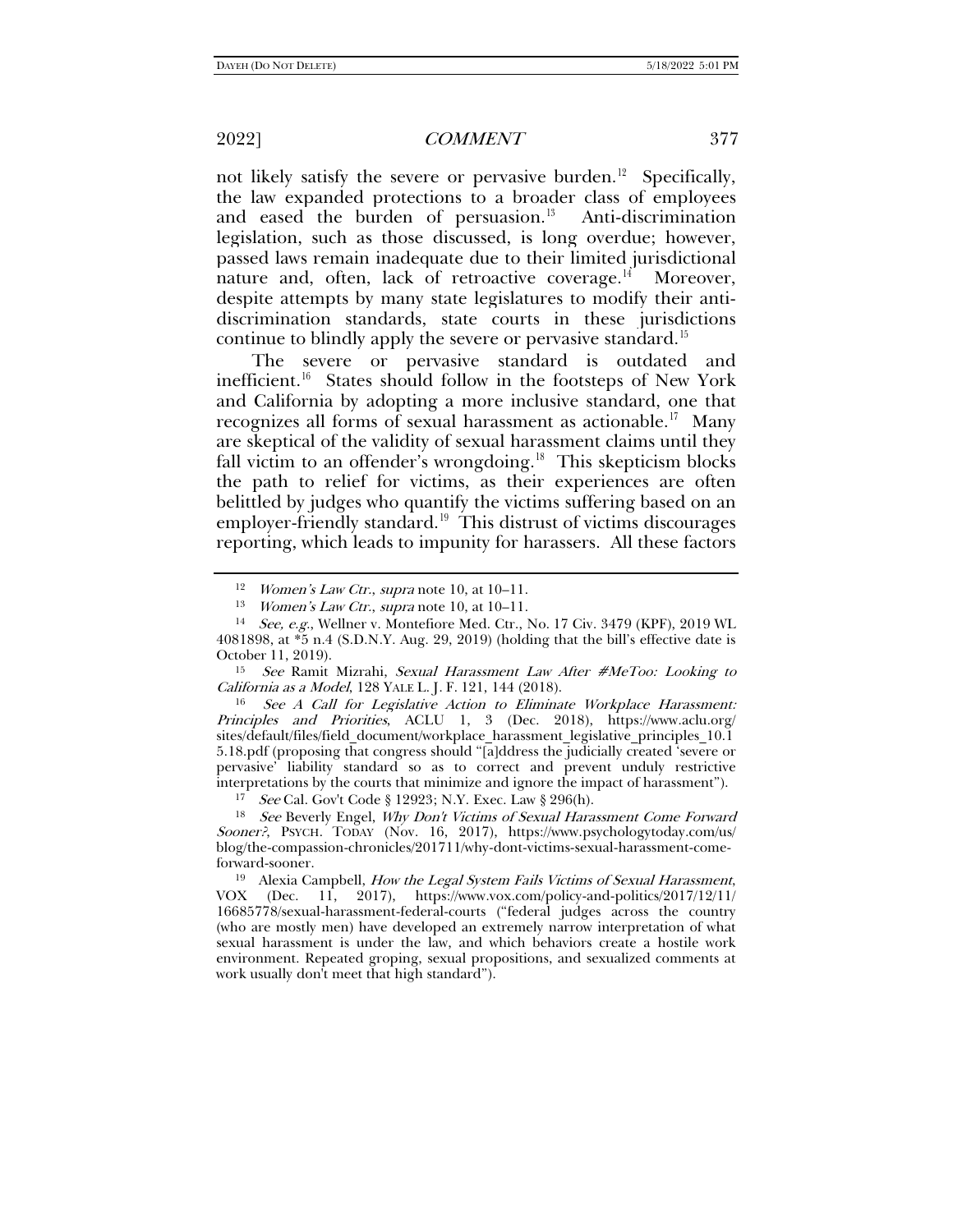demonstrate the need for a standard that recognizes all instances of harassment as just that—harassment. By continuing to adhere to the severe or pervasive standard, victims' careers will suffer further, harassers will continue their predatory behavior without accountability, and the progress of the #MeToo movement will go to waste.

Part II of this comment addresses the current severe or pervasive standard set out in the Supreme Court's decision in *Meritor Savings Bank, FSB v. Vinson*<sup>[20](#page-3-0)</sup> and the development of sexual harassment law in recent decades. Part III examines state modifications of this standard, incorporating cases that likely would have been decided differently had the stringent severe or pervasive requirement been abolished. Part IV analyzes the implementation of these reformed thresholds, addressing emerging case law that applies less onerous standards than the traditional Meritor standard. There, I argue that state modifications, though a significant improvement in sexual harassment law, are still not inclusive enough and that a binding, plaintiff-friendly federal standard is necessary to protect victims. Accordingly, I conclude that the Federal Bringing an End to Harassment by Enhancing Accountability and Rejecting Discrimination in the Workplace Act ("BE HEARD" or "the Act"),<sup>[21](#page-3-1)</sup> proposed in Congress but ultimately rejected, should be pursued again because it better encompasses problematic behavior that continues to serve as a barrier to victim advancement. By setting a threshold that allows for less judicial deference, case law governing hostile work environment claims will become more uniform, and harassers will be held accountable for their inexcusable acts.

<sup>20</sup> 477 U.S. 57, 67 (1986).

<span id="page-3-1"></span><span id="page-3-0"></span><sup>&</sup>lt;sup>21</sup> Bringing an End to Harassment by Enhancing Accountability and Rejecting Discrimination in the Workplace Act, H.R. 2148, 116<sup>th</sup> Cong. § 204 (2019) [hereinafter "the Act"].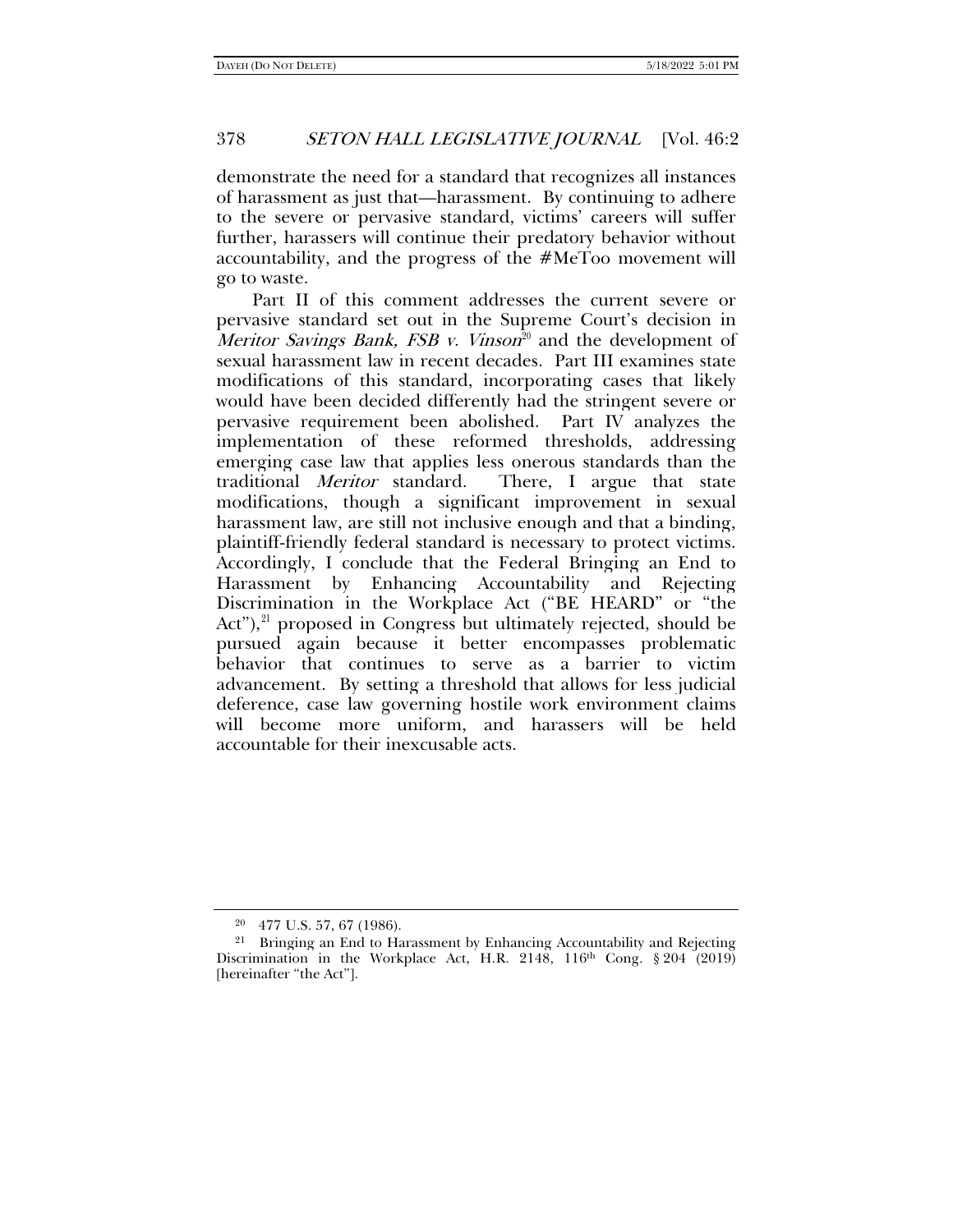<span id="page-4-7"></span><span id="page-4-0"></span>

### II. THE HISTORY OF THE SEVERE OR PERVASIVE **STANDARD**

<span id="page-4-6"></span>The laws and systems currently in place to address harassment are inadequate. Sexual harassment need not be "sexual."[22](#page-4-1) It can "include conduct of a sexual nature, such as requests for sexual favors or unwanted verbal or physical sexual advances, and it can occur regardless of whether the harasser claims to be sexually attracted to the victim."[23](#page-4-2) Moreover, women are not the only victims; men, particularly those who do not conform to masculine norms, can also be targets of sexual harassment.<sup>[24](#page-4-3)</sup> Similarly, women can also be harassers.<sup>[25](#page-4-4)</sup> It is well recognized, however, that women are especially susceptible to sexual harassment, and despite "under-reporting, approximately 60% of female employees . . . have experienced at least one specific instance of sexually harassing behavior, such as unwanted sexual attention or sexual coercion."[26](#page-4-5)

<span id="page-4-2"></span>23 NEW YORK CITY COMM'N ON HUM. RTS. & SEXUALITY & GENDER L. CLINIC AT COLUM. L. SCH., COMBATING SEXUAL HARASSMENT IN THE WORKPLACE: TRENDS AND RECOMMENDATIONS BASED ON 2017 PUBLIC HEARING TESTIMONY, NEW YORK CITY COMMISSION ON HUMAN RIGHTS 2 (2017) [hereinafter NYC COMMISSION]. 24 Aleiza Durana et al., SEXUAL HARASSMENT: A SEVERE AND PERVASIVE PROBLEM

<span id="page-4-1"></span><sup>&</sup>lt;sup>22</sup> See Kristen N. Colleta, Sexual Harassment on Social Media: Why Traditional Company Sexual Harassment Policies Are Not Enough and How To Fix It, 48 SETON HALL L. REV. 449, 450 (2018) ("For example, 'offensive remarks about a person's sex' can result in a sexual harassment claim"); see also Judith J. Johnson, License To Harass Women: Requiring Hostile Environment Sexual Harassment To Be "Severe Or Pervasive" Discriminates Among "Terms And Conditions" Of Employment, 62 MD. L. REV. 85, 135 (2003) ("The other type of sexual harassment does not involve sexual conduct, but rather would cover such conduct as derogatory comments about a person's gender").

<span id="page-4-3"></span><sup>6 (2018),</sup> 

http://newamericadotorg.s3.amazonaws.com/documents/Sexual\_Harassment\_A\_Sev ere\_and\_Pervasive\_Problem\_2018-09-25\_152914.pdf (last visited Feb. 6, 2022).

<span id="page-4-4"></span><sup>&</sup>lt;sup>25</sup> Id.; See Ramya Sekaran, Congress Finally Introduces Groundbreaking Workplace Harassment Legislation For the Rest of Us, NAT'L WOMEN'S L. CTR. (Apr. 9, 2019). https://nwlc.org/blog/congress-finally-introduces-groundbreakingworkplace-harassment-legislation-for-the-rest-of-us/ (last visited Feb. 6, 2022) (recognizing that while workers in virtually every industry experience harassment and discrimination, low wage workers and women in male-dominated fields are especially vulnerable.).

<span id="page-4-5"></span><sup>26</sup> NYC COMMISSION, supra note [23](#page-4-0) (citing CHAI R. FELDBLUM & VICTORIA A. LIPNIC, U.S. EQUAL EMP. OPPORTUNITY COMM'N, SELECT TASK FORCE ON THE STUD. OF HARASSMENT IN THE WORKPLACE (2016), https://www.eeoc.gov/select-task-forcestudy-harassment-workplace (last visited Feb. 6, 2022).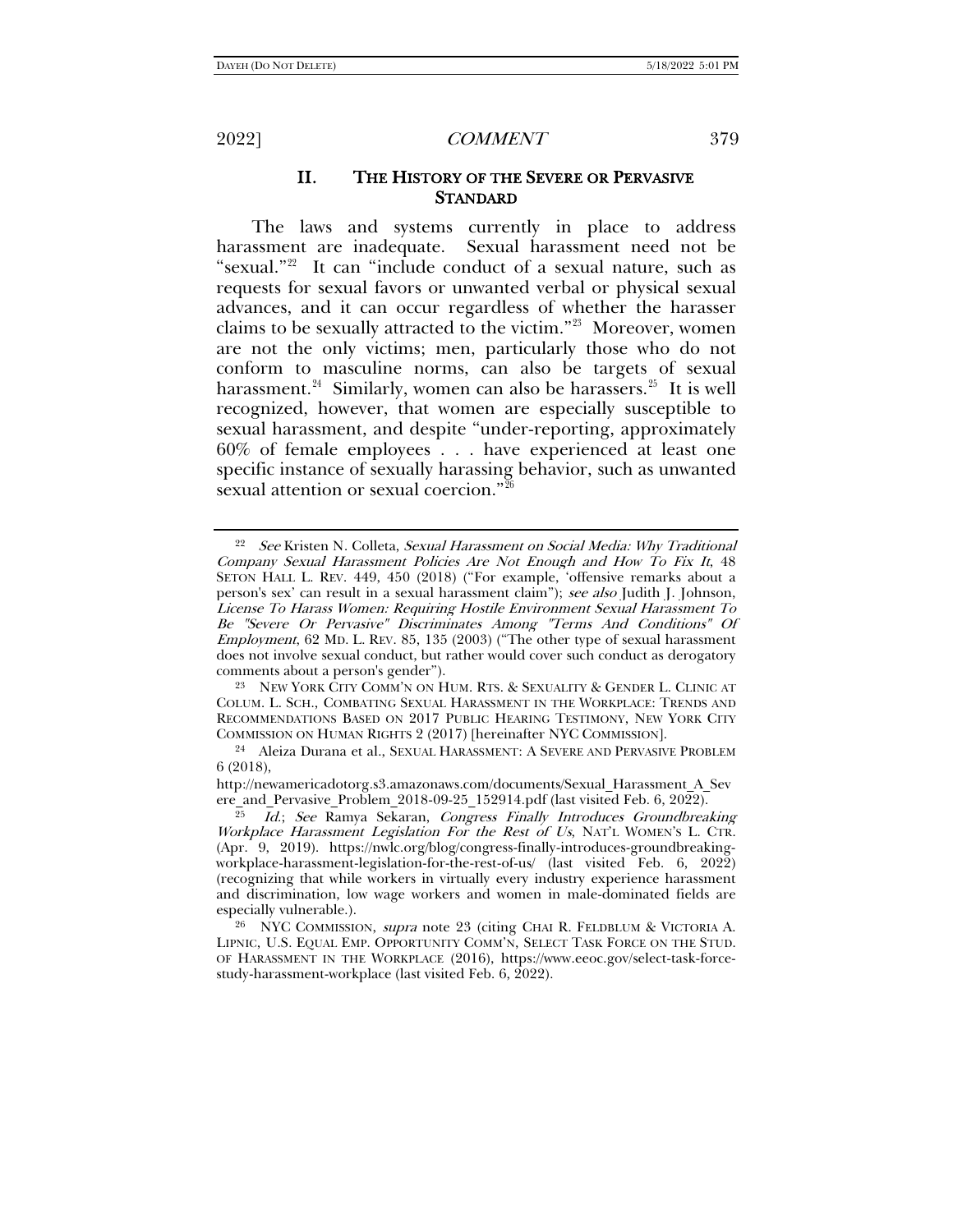Against this backdrop, the United States Supreme Court set out the standard to evaluate claims of sexual harassment in Meritor, where Vinson, an employee at Meritor Savings Bank, was fired from her position for "excessive use" of sick leave.<sup>[27](#page-5-0)</sup> Vinson brought an action against Meritor Savings Bank and the bank's vice president, Sidney Taylor, claiming that Taylor sexually harassed her on multiple occasions throughout her four-year term of employment.<sup>[28](#page-5-1)</sup> Vinson testified that the first instance of harassment occurred when Taylor invited her out to dinner and pressured her to have sexual relations, which she agreed to out of fear of losing her job. $29$  Following this incident, Vinson further alleged that Taylor repeatedly demanded sexual favors, "fondled her in front of other employees, followed her into the women's restroom when she went there alone, exposed himself to her, and even forcibly raped her on several occasions."[30](#page-5-3) Vinson did not report this misconduct out of fear of Taylor and termination.<sup>31</sup> Taylor denied all allegations and suggested that the action was a response to a business-related dispute. $32$ 

The district court denied relief, finding that any sexual activity between the pair was voluntary and that Vinson therefore could not be a victim of sexual harassment. $33$  On appeal, the Court of Appeals for the District of Columbia Circuit reversed the district court's ruling and remanded the case, reasoning that if the evidence demonstrated that "Taylor made Vinson's toleration of sexual harassment a condition of her employment," her voluntariness was not material. $34$  As such, the court held that Vinson raised a valid claim under Title VII predicated on the existence of a hostile work environment.<sup>[35](#page-5-8)</sup>

<span id="page-5-0"></span><sup>27</sup> Meritor Sav. Bank, FSB v. Vinson, 477 U.S. 57, 60 (1986).

<span id="page-5-1"></span><sup>28</sup> Id.

<span id="page-5-2"></span><sup>29</sup> Id.

<span id="page-5-3"></span> $30$  *Id.* 

<span id="page-5-4"></span> $31$  *Id.* at 61.

 $3^3$  *Meritor*, 477 U.S. at 61.<br> $3^3$  *Id.* 

<span id="page-5-8"></span><span id="page-5-7"></span><span id="page-5-6"></span><span id="page-5-5"></span> $34$  *Id.* at 62.

<sup>35</sup> Id.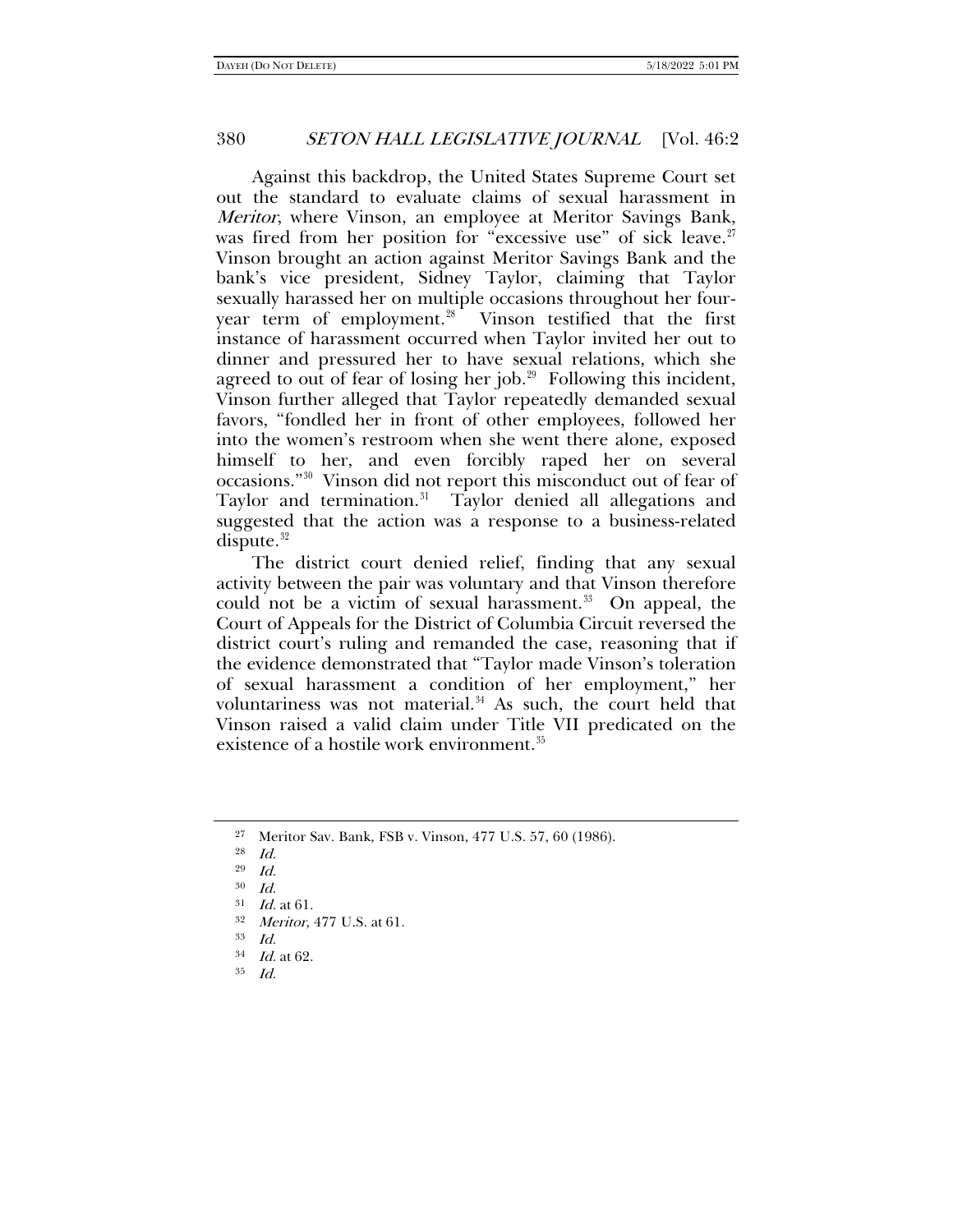The Supreme Court, recognizing that a hostile work environment violates Title VII, affirmed the circuit court's holding.<sup>[36](#page-6-0)</sup> The Court found that Vinson raised a sufficient claim for hostile work environment sexual harassment because her supervisor's actions constituted pervasive harassment.<sup>37</sup> In support of its ruling, the Court declared that a hostile work environment may only violate Title VII where the harassment is sufficiently severe or pervasive to alter the conditions of employment and to create an abusive working environment.<sup>[38](#page-6-2)</sup>

Since recognizing a cause of action for hostile work environment claims, the Supreme Court has continued to clarify the standard.<sup>39</sup> For example, seven years after *Meritor*, the Court in Harris v. Forklift Systems, Inc.<sup>[40](#page-6-4)</sup> expanded the definition of a discriminatorily hostile work environment by specifying the types of injuries sufficient to support a claim.<sup>41</sup> The case involved a claim raised by Harris, a manager at Forklift, who faced genderbased insults and unwanted sexual innuendos. $42$  Specifically, Forklift's Systems President, Hardy, made multiple derogatory comments toward Harris, such as "'you're a woman, what do you know' and . . . 'dumb ass woman.'"[43](#page-6-7) Although Harris had complained to Hardy about his conduct and was assured said conduct would cease, the verbal harassment continued, ultimately leading to her resignation.<sup>44</sup> Harris thereafter brought an action

<span id="page-6-0"></span> $36$  Id. at 64 (specifying that "sexual harassment" is a form of sex discrimination prohibited by Title VII).

<span id="page-6-1"></span> $37$  Id. at 66–67 ("plaintiff may establish a violation of Title VII by proving that discrimination based on sex has created a hostile or abusive work environment.").

<span id="page-6-2"></span><sup>38</sup> Meritor, 477 U.S. at 66–67 (citing Henson v. City of Dundee, 682 F.3d 897, 904 (11th Cir. 1982)) ; see also L. Camille Hébert, Is "MeToo" Only a Social Movement or a Legal Movement Too?, 22 EMP. RTS. & EMP. POL 'Y J. 321, 330 n.33 (citing Cockrell v. Greene Cnty. Hosp. Bd., No. 7:17-cv-00333-LSC, 2018 WL 1627811, at \*5 (N.D. Ala. Apr. 4, 2018)) (finding that the "severe or pervasive" standard was enacted to ensure claims of harassment represent real harm to claimants, as well as to distinguish between what the court views as merely "offensive" behavior and behavior which is "abusive.").

<span id="page-6-3"></span> $39$  See Johnson, supra note [22,](#page-4-6) at 98.

<span id="page-6-4"></span><sup>40 510</sup> U.S. 17 (1993).<br><sup>41</sup> See Johnson, *supra* note [22,](#page-4-6) at 98–99 (citing *Harris*, 510 U.S. at 17, 19–23).

<span id="page-6-7"></span><span id="page-6-6"></span><span id="page-6-5"></span><sup>42</sup> Harris, 510 U.S. at 19.

<sup>43</sup> Id.

<span id="page-6-8"></span><sup>44</sup> Id.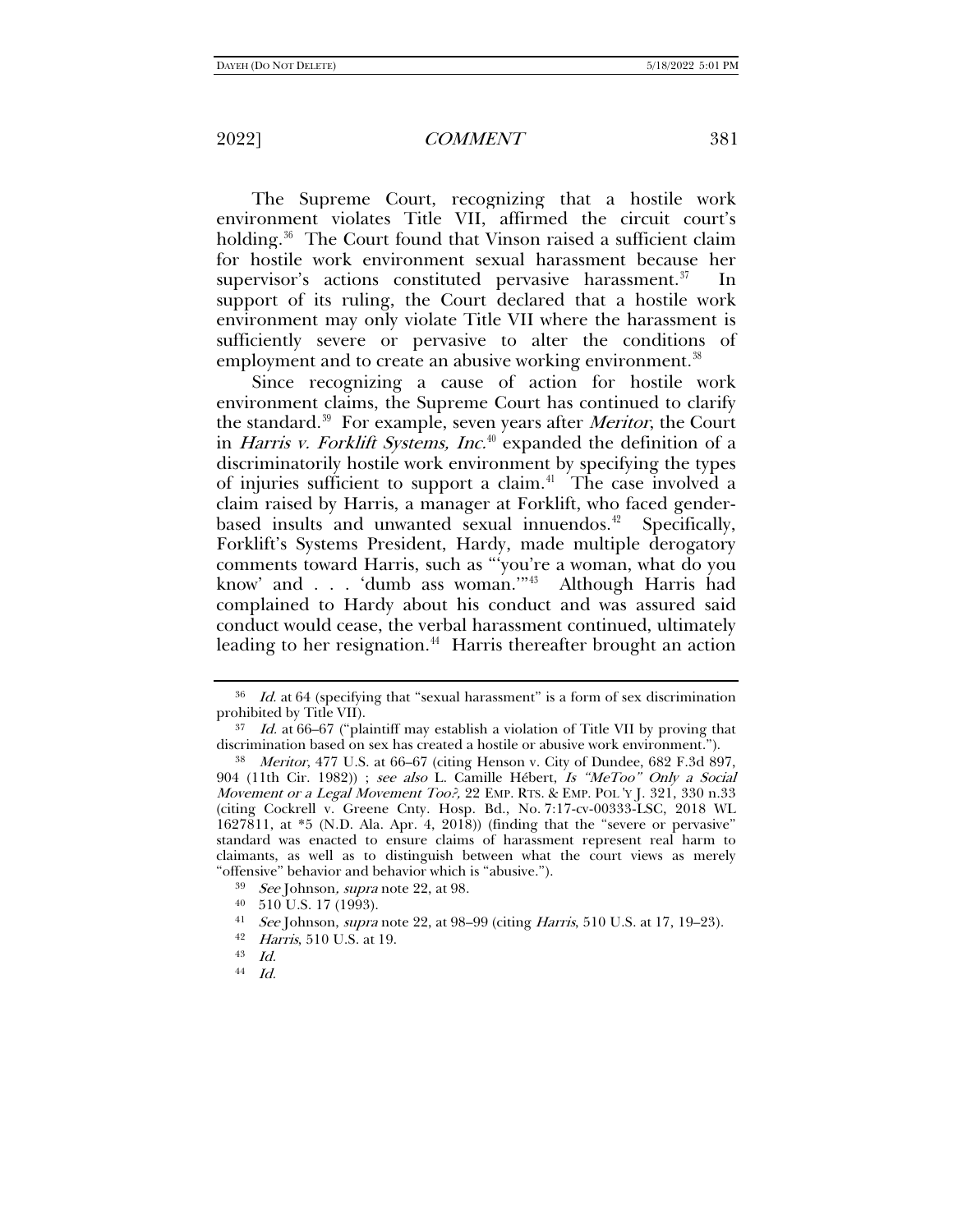asserting that Hardy's conduct had created a hostile work environment.<sup>[45](#page-7-0)</sup>

The district court held that, although "a close case," Hardy's conduct did not constitute an abusive working environment because it did not create an "environment so poisoned as to be intimidating or abusive to [Harris]."[46](#page-7-1) The court reasoned that while some of Hardy's comments "offended [Harris], and would offend the reasonable woman," they were not "so severe as to be expected to seriously affect [Harris'] psychological well-being," nor sufficiently pervasive to interfere with work performance.<sup>[47](#page-7-2)</sup> On certiorari, the Supreme Court reversed, holding it was improper for the district court to solely rely upon the presence of psychological injury and that, instead, a court must consider all the surrounding circumstances when determining whether an environment is hostile.<sup>[48](#page-7-3)</sup> The Court reaffirmed the severe or pervasive standard, noting that it "takes a middle path between making actionable any conduct that is merely offensive and requiring the conduct to cause a tangible psychological injury."[49](#page-7-4) The Court also dismissed the notion that analyzing hostile work environment claims can be "a mathematically precise test."<sup>[50](#page-7-5)</sup> Courts cannot apply generalized factors when analyzing sexual harassment claims because each victim's experience is individualized––instead, there must be a holistic analysis of each distinct claim.<sup>[51](#page-7-6)</sup>

Justice Ginsburg concurred in Harris, agreeing that the Court's inquiry should center on "whether the discriminatory conduct has unreasonably interfered with the plaintiff's work performance."[52](#page-7-7) In Justice Ginsburg's view, a plaintiff need not

<sup>50</sup> Id. at 22.

 $^{45} \quad Id.$ 

 $46$  *Id.* at 19–20 (alteration in original).

<sup>&</sup>lt;sup>47</sup> *Harris*, 510 U.S. at 20 (alterations in original). <sup>48</sup> *Id.* at 23.

<span id="page-7-4"></span><span id="page-7-3"></span><span id="page-7-2"></span><span id="page-7-1"></span><span id="page-7-0"></span> $^{49}$  *Id.* at 21; see also id. at 23 ("Psychological harm, like any other relevant factor, may be taken into account," but "no single factor is required.").

<span id="page-7-7"></span><span id="page-7-6"></span><span id="page-7-5"></span><sup>&</sup>lt;sup>51</sup> See Farkas et al., supra not[e 7,](#page-1-8) at 451 (citing 29 C.F.R. 1604.11(b)) ("Because of the subjective nature of these terms, the EEOC guidelines recommend that courts assess the totality of the circumstances to determine whether there was severity or pervasiveness based on individual facts of a case.").

<sup>52</sup> Harris, 510 U.S. at 24–25.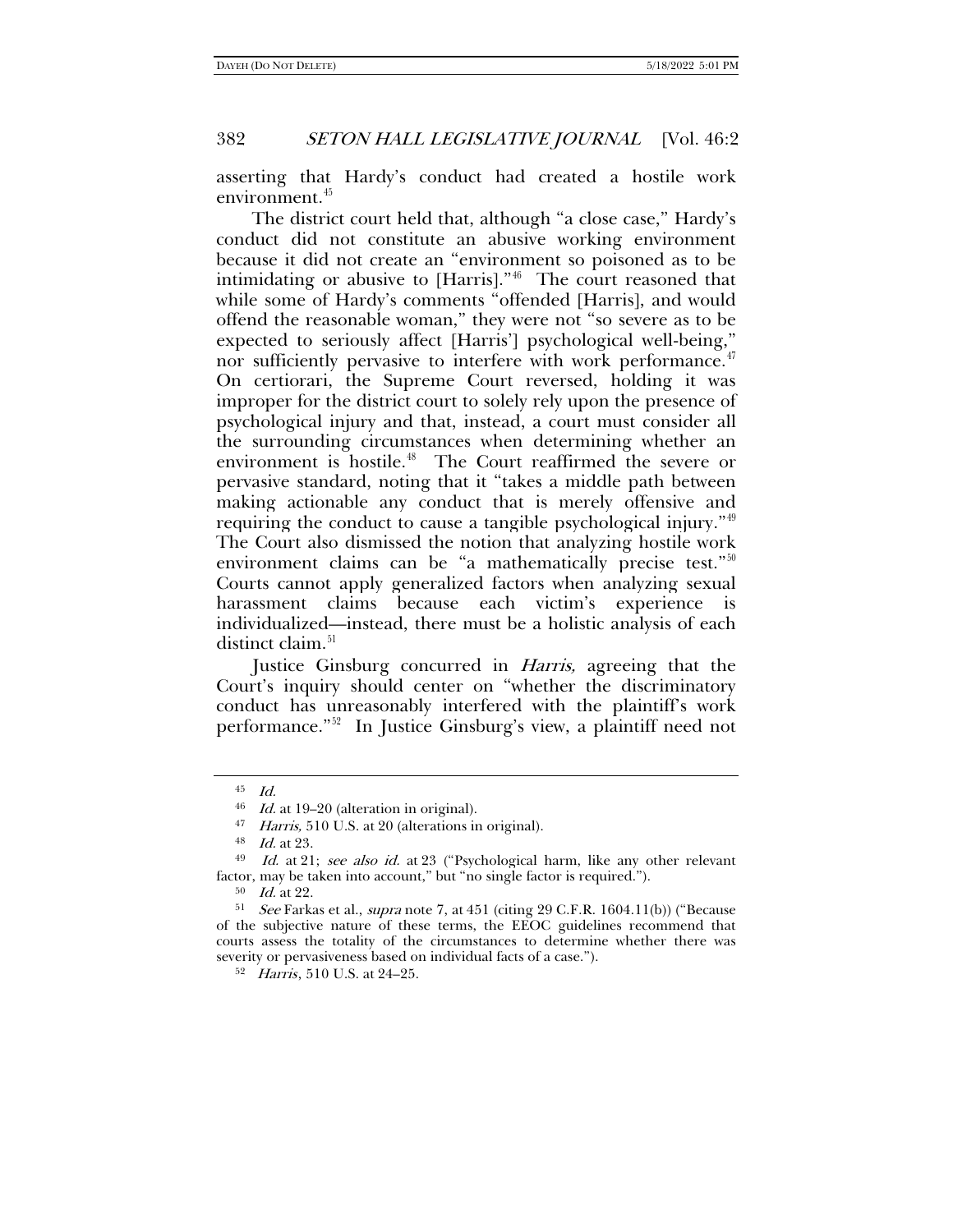individually prove that their tangible productivity has declined.<sup>[53](#page-8-0)</sup> Rather, it should "suffice[] to prove that a reasonable person subjected to the discriminatory conduct would find . . . that the harassment so altered working conditions as to 'make it more difficult to do the job."<sup>[54](#page-8-1)</sup>

The majority in *Harris* further explained that the standard of review is both objective and subjective, meaning that courts must consider how the harasser's behavior would be viewed by a reasonable person and how the harasser's behavior was individually viewed by the plaintiff.<sup>55</sup> The Court further instructed that when assessing the objective portion of a plaintiff's claim, courts should assume the perspective of the reasonable victim.<sup>[56](#page-8-3)</sup> Following the *Harris* decision, the majority of lower courts apply the standard proposed by the Supreme Court; however, some courts stray from this standard, instead opting to apply a reasonable woman standard.<sup>[57](#page-8-4)</sup> The Court has not yet clarified the correct standard for analyzing the objective component of a hostile work environment claim.<sup>[58](#page-8-5)</sup>

The Seventh Circuit's decision in Swyear v. Fare Foods Corp demonstrates that requiring an objective prong in the analysis

<span id="page-8-4"></span><sup>57</sup> Burke, *supra* note [6,](#page-1-11) at 774; *but see* Policy Guidance on Current Issues of Sexual Harassment, supra note [5,](#page-1-10) at Section C1 (stating that "the reasonable person standard should consider the victim's perspective and not stereotyped notions of acceptable behavior.").<br><sup>58</sup> See Burke, *supra* note [6,](#page-1-11) at 781–82 ("In *Harris*, the Supreme Court used a

<sup>53</sup> Id.

<span id="page-8-1"></span><span id="page-8-0"></span><sup>54</sup> Id. (quoting Davis v. Monsanto Chem. Co., 858 F.2d 345, 349 (6th Cir. 1988)).<br><sup>55</sup> Farkas et al., *supra* note [7,](#page-1-8) at 451; *see also* Back & Freeman, *supra* note [9,](#page-1-9)

<span id="page-8-2"></span>at 3 (finding that "the plaintiff *subjectively* viewed the harassment as creating an abusive work environment; and a reasonable person would also *objectively* view the work environment as abusive. This last objective prong typically constitutes the most probing aspect of the analysis." (internal quotation marks omitted)).

<span id="page-8-3"></span><sup>56</sup> Brooks v. City of San Mateo, 229 F.3d 917, 924 (9th Cir. 2000); see also Policy Guidance on Current Issues of Sexual Harassment, supra note [5,](#page-1-10) at Section C1 (noting that "a 'reasonable person' standard also should be applied to be a more basic determination of whether challenged conduct is of a sexual nature.").

<span id="page-8-5"></span>reasonable person standard to determine the objective hostility of a work environment. Following Harris, some lower courts" modified the inquiry depending on who the reasonable person in question was due to gendered perceptions of sexual harassment. "The Supreme Court has not rejected the use of the reasonable woman standard for Title VII cases.").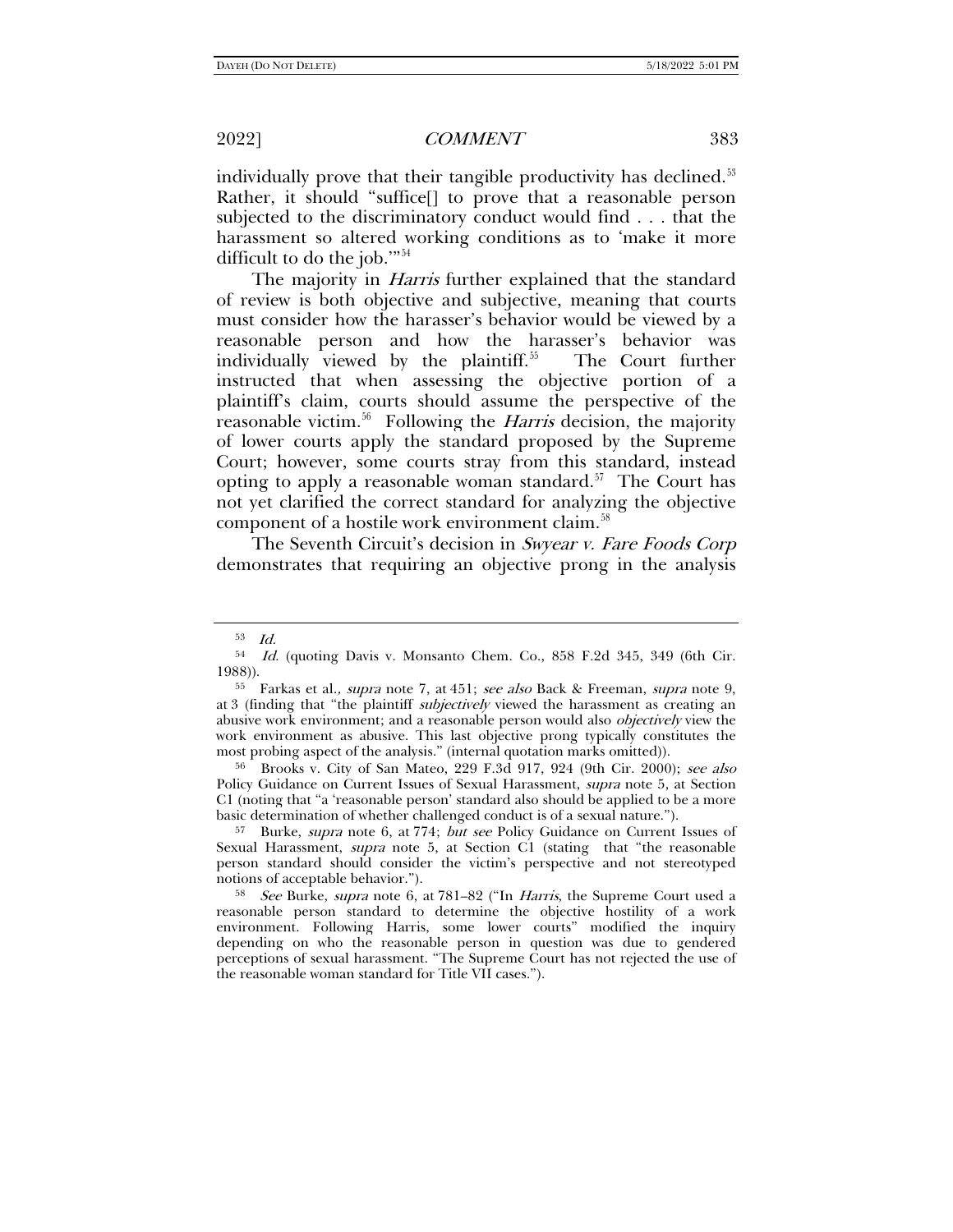can lead to the minimization of a victim's experiences. $59$  There, an employee testified as to her subjective belief that her workplace environment was both sexist and offensive; however, the Seventh Circuit found the workplace as a whole insufficiently severe or pervasive. $60$  Throughout her employment, Amy Swyear was subjected to an unprofessional environment.<sup>[61](#page-9-2)</sup> Swyear met Scott, an outside sales representative, at a county fair to meet with customers. $62$  After completing work at the fair, Swyear was forced to stay with Scott for "additional training," and reserved two separate rooms in a hotel. $63$  Scott repeatedly touched Swyear's arm, placed his hand on her lower back, and stood close to her. $64$  "Scott had three beers during dinner and told Swyear several times that he was single," and later demonstrated signs of intoxication.<sup>[65](#page-9-6)</sup> Upon arriving at their rooms, Scott made his way into Swyear's room, crawled into Swyear's bed, and asked her to be a "cuddle buddy."[66](#page-9-7) Despite declining and asking him to leave, Scott returned and knocked several more times on Swyear's door. $67$  Later, Swyear reported the incident to her superior, who decided that no discipline was warranted; Swyear was eventually terminated.<sup>[68](#page-9-9)</sup>

The Seventh Circuit articulated that in considering the objective offensiveness of a work environment, courts should consider "the severity of the conduct, its frequency, whether it is merely offensive as opposed to physically threatening or humiliating, and whether it unreasonably interfered with an employee's work performance."[69](#page-9-10) The court held that Swyear failed to establish that Scott's conduct was objectively offensive because the conduct was merely "crude and immature," rather

<span id="page-9-1"></span><span id="page-9-0"></span> $59$  911 F.3d 874 (7th Cir. 2018).<br>  $59$   $See$  Swyear v. Fare Foods Corp, 911 F.3d 874, 881 (7th Cir. 2018).

<span id="page-9-2"></span><sup>61</sup> Id. at 878.

<span id="page-9-3"></span><sup>62</sup> Id. at 879.

<span id="page-9-4"></span><sup>63</sup> Id.

<span id="page-9-5"></span> $64$  Id.

<span id="page-9-6"></span><sup>65</sup> Id.

<span id="page-9-7"></span><sup>&</sup>lt;sup>66</sup> Swyear, 911 F.3d at 879.

 $Id$ 

<span id="page-9-9"></span><span id="page-9-8"></span><sup>68</sup> Id. at 879–80.

<span id="page-9-10"></span><sup>69</sup> Id. at 881 (quoting Robinson v. Perales, 894 F.3d 818, 828 (7th Cir. 2018)).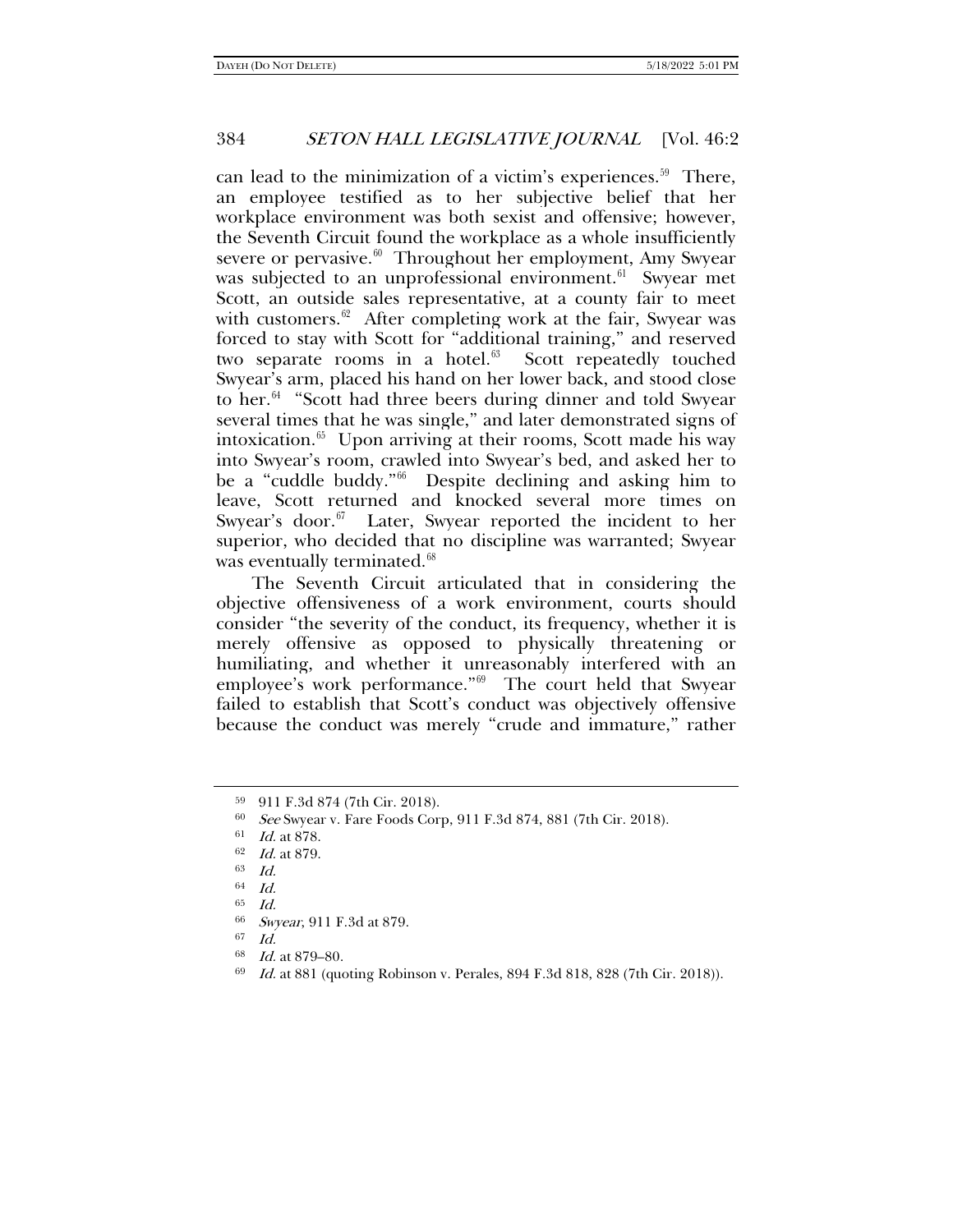than pervasively hostile.<sup>[70](#page-10-0)</sup>

The Seventh Circuit exclusively considered whether the environment as a whole was hostile, without assessing the severity of the impact on Swyear herself, thus belittling her trauma and providing her supervisor with the ability to continue to expose her to an unsafe work environment. Swyear reflects how pronounced the gaps are in the federal system, as judges continue to belittle a victim's experience by determining that claims are not severe enough. While the federal scheme appropriately provides for an objective consideration of a plaintiff's claim, the issue lies in the abundance of discretion provided to the courts in making that determination, which has ultimately led to inconsistent results. What may be considered objectively offensive to one judge might not be offensive to another. This Comment advocates for the adoption of uniform guidelines that embody a lower threshold in an effort to combat arbitrary results and validate victims' experiences.

<span id="page-10-4"></span>Notwithstanding which standard courts apply, conduct that is not severe or pervasive enough to create an objectively hostile or abusive work environment is beyond the scope of Title VII.<sup>[71](#page-10-1)</sup> When faced with conduct that does not meet that rigid standard, many courts have used the stringent language to effectively deem harmful conduct permissible.<sup>72</sup> For example, a supervisor raping an employee has, perhaps not surprisingly, consistently been viewed as "severe" enough to meet the bar even though the claim is based upon a single crime.<sup>[73](#page-10-3)</sup> But, in other instances, a single incident does not meet the threshold, such as when physical contact is not "bad" enough, or if the action does not involve

<span id="page-10-0"></span>Id. ("Although we recognize the environment at Fare Foods was at times inappropriate and offensive, we do not believe [plaintiff] has met [the severe or pervasive standard].").

<sup>71</sup> See Brooks v. City of San Mateo, 229 F.3d 917, 924 (9th Cir. 2000).

<span id="page-10-2"></span><span id="page-10-1"></span><sup>&</sup>lt;sup>72</sup> See Johnson, supra note [22,](#page-4-6) at 85-86; see also Sandra F. Sperino & Suja A. Thomas, Boss Grab your Breasts? That's not (Legally) Harassment, N.Y. TIMES: OPINION (Nov. 29, 2017), https://www.nytimes.com/2017/11/29/opinion/harassmentemployees-laws-.html; Back & Freeman, supra note [9,](#page-1-9) at 3 ("Failure to show sufficient severity or pervasiveness, under the objective prong of the analysis, is often the basis for dismissal of a Title VII harassment claim.").

<span id="page-10-3"></span><sup>73</sup> See Lapka v. Chertoff, 517 F.3d 974, 983-84 (7th Cir. 2008) (co-worker rape was sufficiently severe to constitute actionable harassment under Title VII).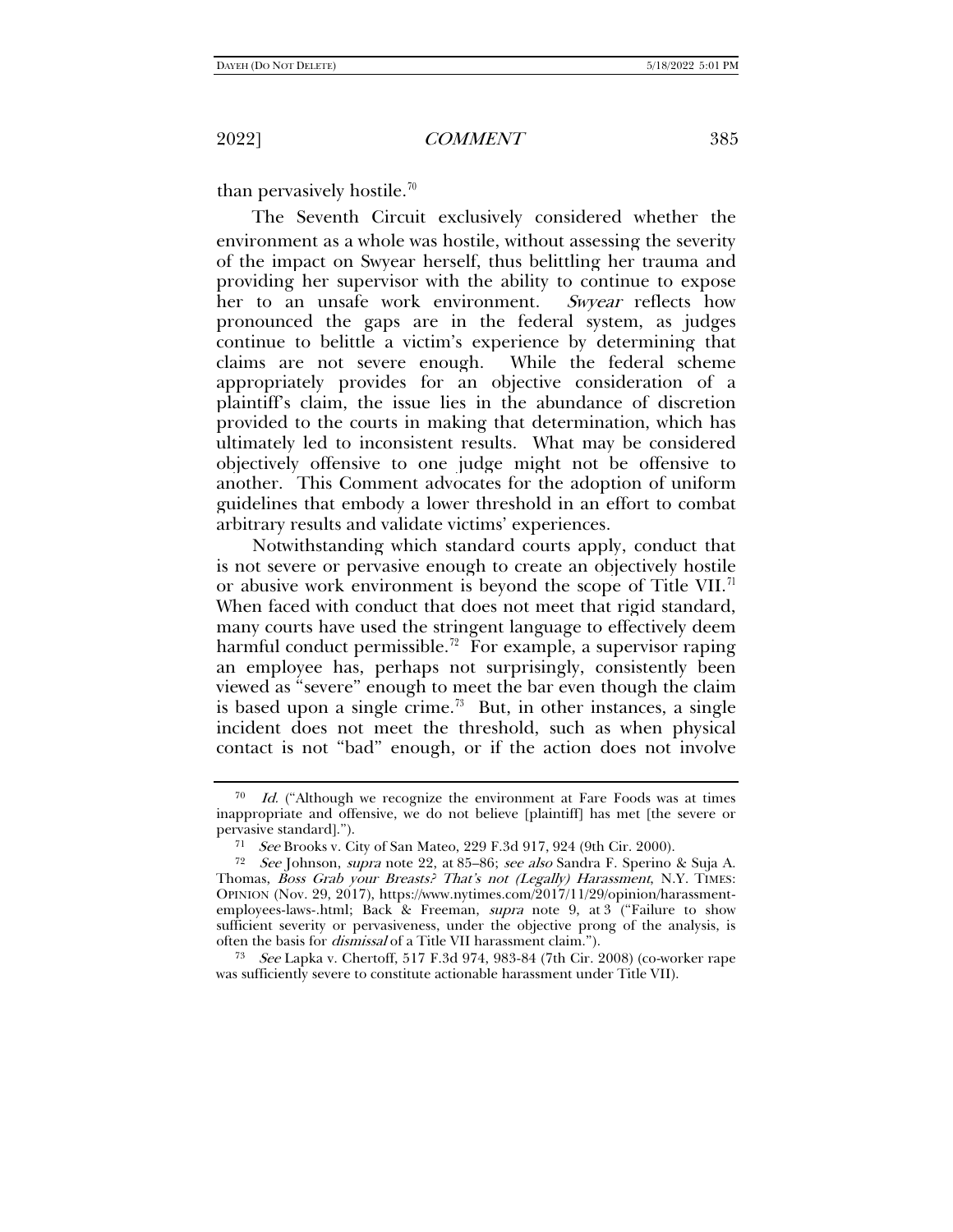physical threats.[74](#page-11-0) Yet, a wide range of other problematic and harmful conduct often does not meet either threshold, such as if a supervisor asks an employee out on a date once and treats her differently if she declines.<sup>75</sup> Accordingly, an abusive work environment, even one that does not impact psychological wellbeing, "often will detract from employees' job performance, discourage employees from remaining on the job, or keep them from advancing in their careers," and therefore should fall within Title VII's purview.<sup>[76](#page-11-2)</sup>

The problem with the federal scheme is that it continues to dismiss improper conduct in the name of not meeting the threshold. When conduct is rendered not serious enough to meet the standard, victims are left without a remedy. Harassers' misconduct cannot continue to be pushed under the rug and excused, as the federal system fails to encompass a wide variety of harassment that harms women. Women are forced to either leave their positions to evade their harassers or must work in an environment that is not conducive to their success and advancement. The standard is far too permissive, as it minimizes bad behavior under the guise of outdated understandings of professionalism and workplace interactions.

<span id="page-11-0"></span><sup>74</sup> See Paul v. Northrop Grumman Ship Sys., 309 F. App'x 825, 826 (5th Cir. 2009) (affirming a district court ruling that a single ninety-second incident of a male foreman going chest to chest with a female plaintiff and rubbing pelvic region across her hips and buttocks was not sufficiently severe or pervasive to constitute an actionable Title VII claim); Guerrero v. Lowe's Home Ctrs., Inc., 254 F. App'x 865, 867 (2d Cir. 2007)

where the sex-related conduct complained of was principally name calling, no single incident was sufficiently severe to give rise to a cause of action . . . [w]e think it important . . . that Guerrero alleges no physical touching or threats, no interference with her work performance, and no overt sexual advances. If she proffered evidence to support a finding that she had suffered that sort of harassment, the analysis as to whether it was severe or pervasive might well be different.

<span id="page-11-1"></span><sup>75</sup> Sperino & Thomas, supra note [72;](#page-10-4) see also Policy Guidance on Current Issues of Sexual Harassment, supra note [5](#page-1-10) ("A 'hostile environment' claim generally requires a showing of a pattern of offensive conduct.").

<span id="page-11-2"></span><sup>76</sup> Harris v. Forklift Sys., 510 U.S. 17, 22 (1993); see Policy Guidance on Current Issues of Sexual Harassment, supra not[e 5.](#page-1-10)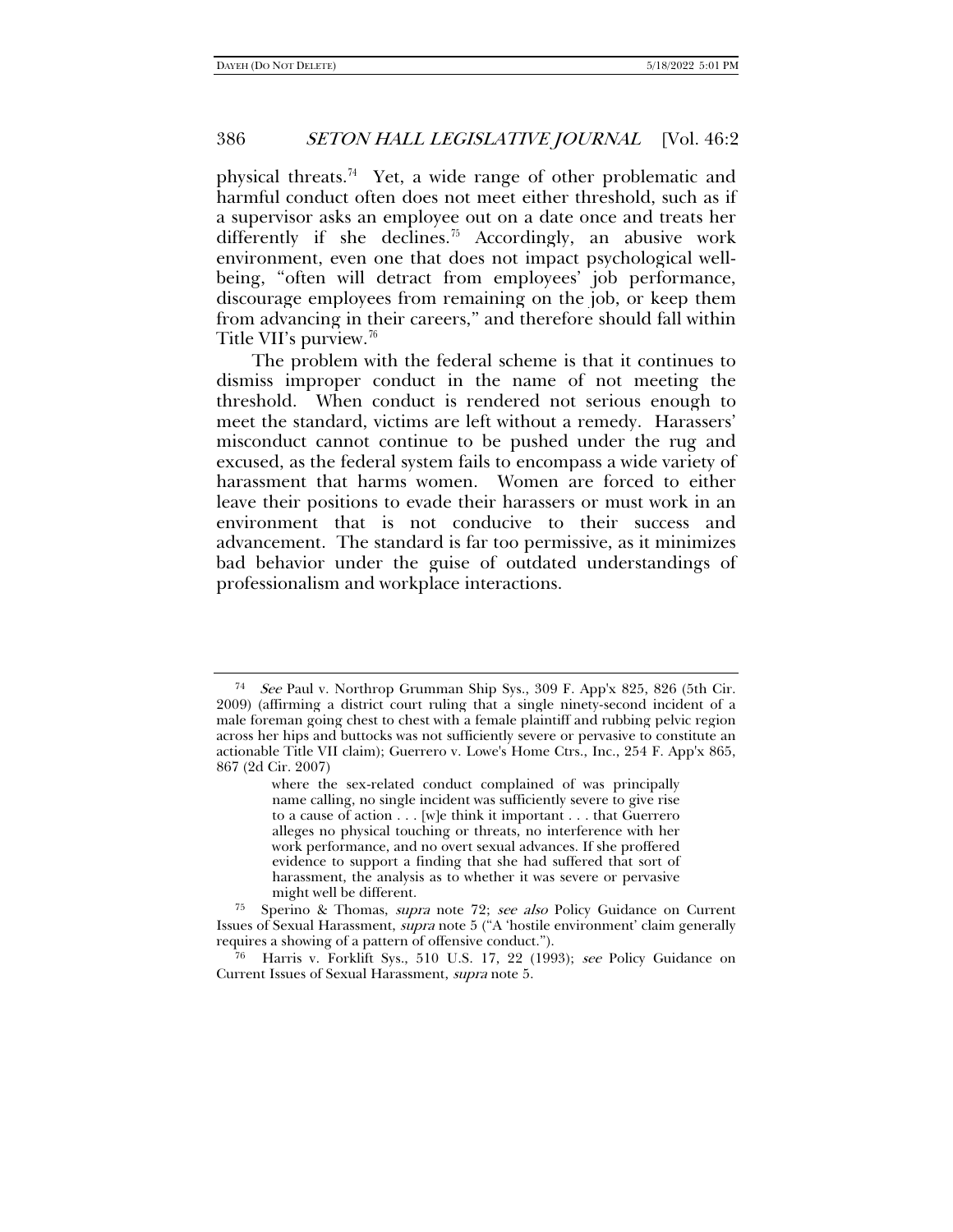#### III. STATE MODIFICATIONS

Many state courts look to Title VII and its interpretations when determining the validity of hostile work environment claims under state anti-discrimination law.<sup>[77](#page-12-0)</sup> Yet, states like California and New York have gone beyond the federal standard by enacting legislation that employs greater protections for victims of sexual harassment.<sup>78</sup> Specifically, the California legislature enacted Section 12923 of its anti-discrimination code in January of 2019, declaring the state's intent regarding the application of the laws against harassment.<sup>[79](#page-12-2)</sup> In doing so, the legislature expressly stated that a "single incident of harassing conduct is sufficient to create a triable issue regarding the existence of a hostile work environment."[80](#page-12-3) If the harassing conduct interferes with the employee's work performance or creates "an intimidating, hostile, or offensive working environment[,]" then an employee may pursue a valid sexual harassment claim.<sup>[81](#page-12-4)</sup>

California's approach adopts the reasoning proposed by Justice Ginsburg in her Harris concurrence, as it involves an objective inquiry into whether a reasonable person would be injured by the altered working conditions.<sup>82</sup> According to the legislature, the purpose of these new laws is "to provide all Californians with an equal opportunity to succeed in the workplace and should be applied accordingly by the courts."[83](#page-12-6) The legislature rejected the reasoning of *Brooks v. City of San Mateo,* which previously controlled in the Ninth Circuit.<sup>84</sup> In rejecting that approach, California declared that the opinion

<span id="page-12-2"></span><span id="page-12-1"></span><span id="page-12-0"></span><sup>77</sup> Carol Schultz Vento, When is Work Environment Intimidating, Hostile or Offensive, So As To Constitute Sexual Harassment Under State Law, 93 A.L.R.5th 47, 2 (2022).

<sup>78</sup> See Cal. Gov't Code § 12923; see N.Y. Exec. Law § 296.

<sup>79</sup> Cal. Gov't Code § 12923.

<sup>80</sup> Id.

<sup>81</sup> Id.

 $\begin{array}{cc} 82 & Id. \\ 83 & Id. \end{array}$ 

<span id="page-12-7"></span><span id="page-12-6"></span><span id="page-12-5"></span><span id="page-12-4"></span><span id="page-12-3"></span><sup>84 229</sup> F.3d 917, 926 (9th Cir. 2000) ("Utilizing the *Harris* factors of frequency, severity and intensity of interference with working conditions, we cannot say that a reasonable woman in Brooks' position would consider the terms and conditions of her employment altered by Selvaggio's actions.").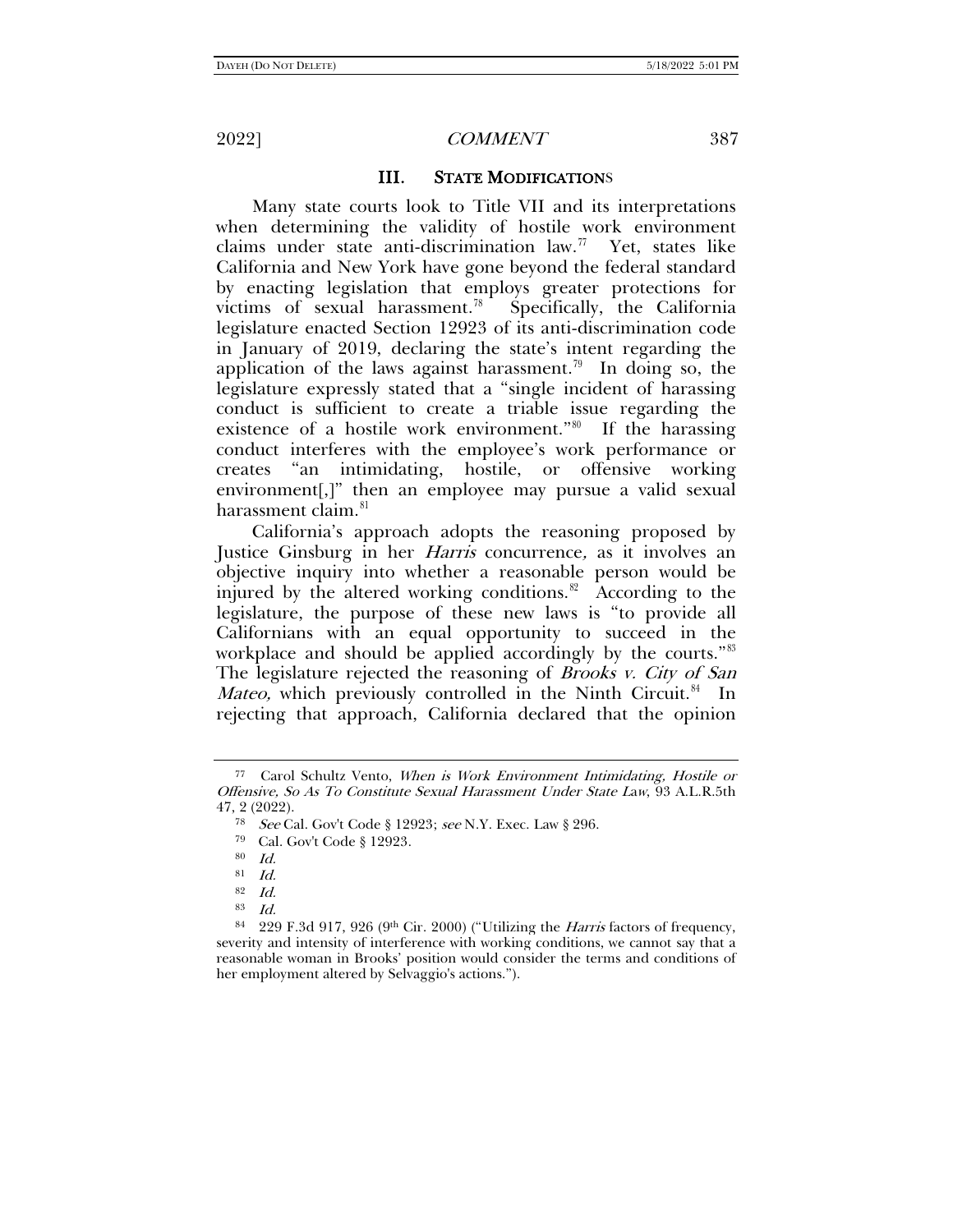shall no longer be used to determine what kind of conduct is sufficiently severe or pervasive to constitute an actionable claim.<sup>[85](#page-13-0)</sup>

California's anti-discrimination reforms, while optimal on paper, have not been implemented effectively. California courts have not only retained the severe or pervasive standard but also disregarded the enhanced protections that Section 12923 provides.<sup>[86](#page-13-1)</sup> For example, in *Jackson v. Pepperdine Univ.*,<sup>[87](#page-13-2)</sup> the appellant asserted that the respondent made two highly offensive remarks that "were sufficiently severe to have had such an effect on a reasonable woman in her position."[88](#page-13-3) There, the appellate court upheld the trial court's ruling and applied the incorrect severe or pervasive standard, holding that both before and after the enactment of Section 12923, "the totality of the circumstances Jackson alleged do not reflect conduct sufficiently severe to constitute actionable sexual harassment."[89](#page-13-4)

Case law in New York fared differently.<sup>[90](#page-13-5)</sup> On August 12, 2019, Governor Cuomo signed SB 6577 into law, which amended the New York State Human Rights Law ("NYSHRL") by creating new protections and enhancing already existing protections against sexual harassment.<sup>91</sup> Before the amendment, a plaintiff claiming a hostile work environment based on discrimination in violation of the NYSHRL was required to show that the workplace was "permeated with discriminatory intimidation, ridicule, and insult that is sufficiently severe or pervasive to alter the conditions of the victim's employment and create an abusive working environment."[92](#page-13-7) The new law completely discarded the severe or pervasive requirement.<sup>93</sup> Now, under New York law,

<span id="page-13-9"></span><sup>85</sup> Id.; see also Cal Gov Code § 12923.

<span id="page-13-2"></span><span id="page-13-1"></span><span id="page-13-0"></span><sup>86</sup> See Jackson v. Pepperdine Univ., No. B296411, 2020 Cal. App. Unpub. LEXIS 5719, at \*2 (Sep. 1, 2020).

<sup>87</sup> Id.

<sup>88</sup> Id.

<sup>89</sup> Id.

<span id="page-13-5"></span><span id="page-13-4"></span><span id="page-13-3"></span><sup>90</sup> See S. 6577, 2019–20 Leg. Sess. (N.Y. 2019), https://www.nysenate.gov/ legislation/bills/2019/s6577.

<sup>91</sup> Id.

<span id="page-13-7"></span><span id="page-13-6"></span><sup>92</sup> Reichman v. City of N.Y., 179 A.D.3d 1115, 1118 (App. Div. 2nd Dept. 2020).

<span id="page-13-8"></span><sup>93</sup> Russell Penzer, New York Breaks from Federal Sexual Harassment Standards, N.Y.L.J.: ANALYSIS (Oct. 4, 2019, 11:30 AM), https://www.law.com/ newyorklawjournal/2019/10/04/new-york-breaks-from-federal-sexual-harassment-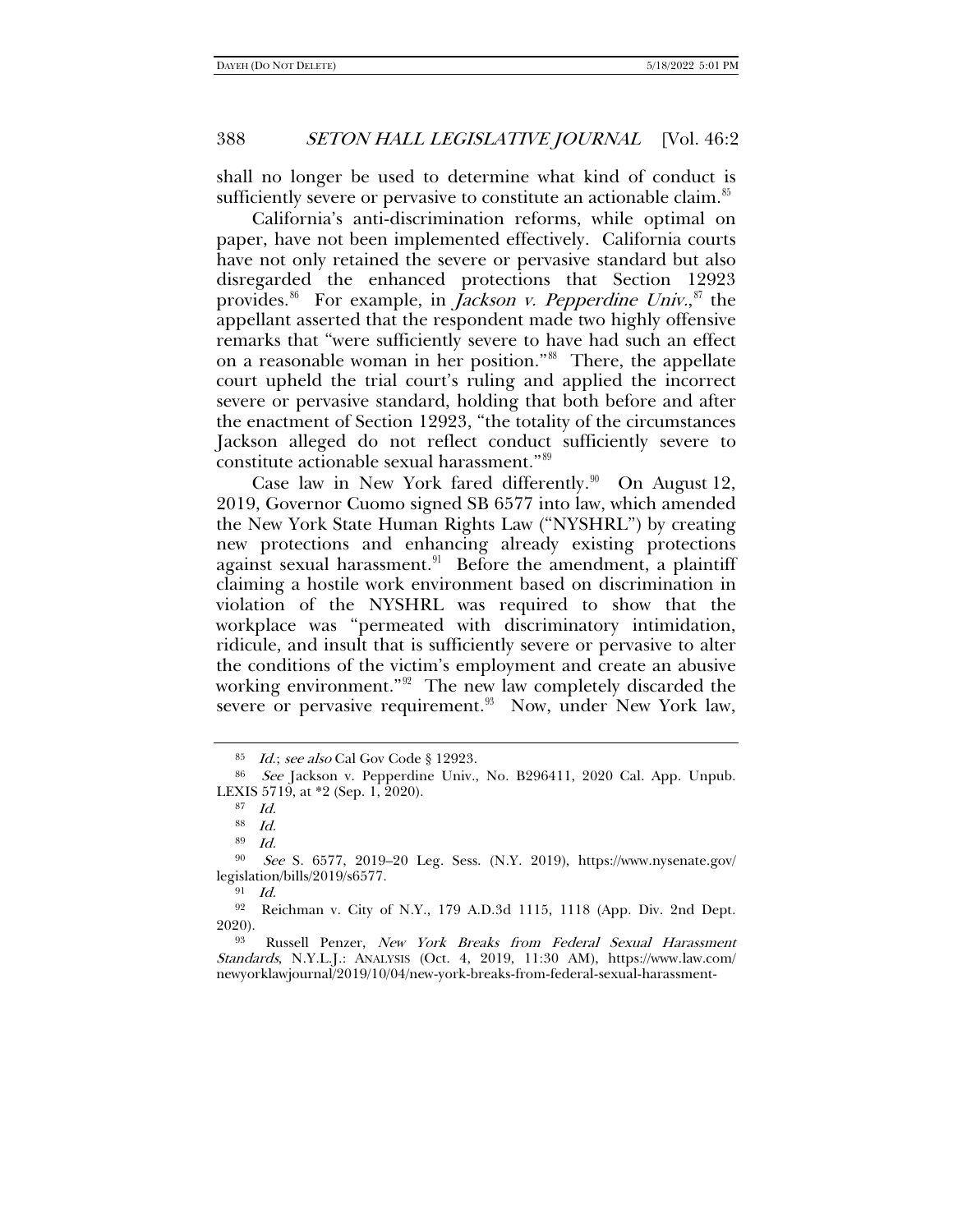the employer must prove that a "reasonable victim" would view the conduct in question as no more than "petty slights or trivial<br>inconveniences."<sup>94</sup> The law directs courts to construe the The law directs courts to construe the NYSHRL liberally, like its New York City counterpart,  $95$ "regardless of whether federal civil rights laws, including those laws with provisions worded comparably to the provisions of [the NYSHRL], have been so construed."[96](#page-14-2) SB 6577 transforms sexual harassment law in the State of New York; now, any unwanted sexual or gender-based harassment, including isolated comments, jokes, or gestures, may be unlawful. $\frac{97}{2}$  $\frac{97}{2}$  $\frac{97}{2}$ 

The monumental impact of New York's change was evident in Petrilli v. Bd. of Educ. of the E. Rochester Union Free Sch. Dist., where the plaintiff claimed that her colleague's vulgar behavior and language created a hostile work environment.<sup>[98](#page-14-4)</sup> Although the court dismissed her claim under the severe or pervasive standard, it took judicial notice of the amendments to the standard in a footnote, highlighting that, under the new Human Rights Law, the plaintiff's claim would have been actionable.<sup>[99](#page-14-5)</sup> *Petrilli* illustrates the benefits of disregarding the severe or pervasive standard of conduct because improper conduct can no longer be referred to as inconsequential rudeness. It is unclear, however, how the new standard will be effectuated. Similar to the California opinions, few courts have applied the lower standard to novel case law.

 $99$  *Id.* at  $*5$ 

Nor does the frequency of the vulgar and lewd references, even if directed at the plaintiff on account of her gender, rise to the level of 'pervasive.' The conduct of the employees in the office of the Superintendent of East Rochester school—although by today's standards is reprehensible and utterly out of place—does not meet the standard of egregiousness and depravity that is contemplated by case law.

<span id="page-14-0"></span>standards/.

 $94$  *Id.* 

<sup>95</sup> N.Y. Admin. Code § 8-101.

<span id="page-14-3"></span><span id="page-14-2"></span><span id="page-14-1"></span><sup>&</sup>lt;sup>96</sup> N.Y. Exec. Law § 300.<br><sup>97</sup> See generally Penzer, supra note [93](#page-13-9) (explaining how the reformed standard is a substantial deviation from historical standards).

<span id="page-14-5"></span><span id="page-14-4"></span><sup>&</sup>lt;sup>98</sup> Petrilli v. Bd. of Educ. of the E. Rochester Union Free Sch. Dist., No. E2019003161, 2019 N.Y. Misc. LEXIS 7172, at \*3 (Sup. Ct. Aug. 10, 2019).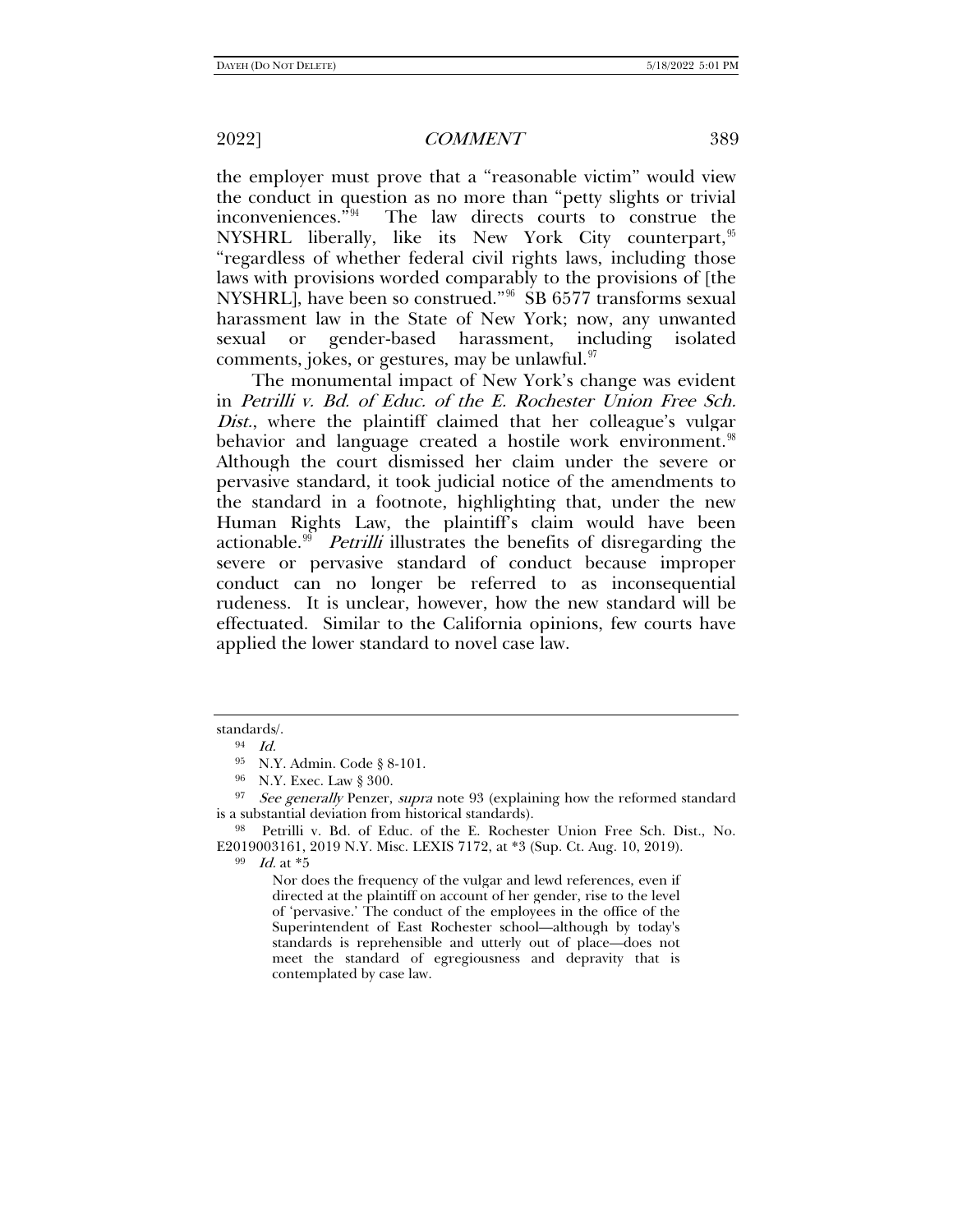Although states can enact legislation that is more restrictive than federal statutes, some experts propose that weakening the severe or pervasive standard will not affect the outcome of many cases due to plaintiffs' lawyers' clever inclusion of state law claims in their pleadings.<sup>100</sup> Additionally, state modifications may also be inefficient in providing recourse for victims of sexual harassment, as courts seem to cling to old norms and misapply, or completely disregard, enhanced protections.

The next section addresses the gaps in protection for victims and proposes that uniformity among courts in the context of sexual harassment can best be achieved by implementing a more easily applied standard. The enactment of the Act, in conjunction with widespread state modifications to the substantive standards in sexual harassment law, will provide this solution.

## IV. THE PRESSING NEED FOR A NATIONAL MODIFICATION

#### A. The Harmful Effects of Insufficient Standards

The severe or pervasive standard is outdated and underinclusive because it enables courts to disregard victims' injuries. The disparity in the case law is far too great under the current standard, which creates a gap in federal protections.<sup>[101](#page-15-1)</sup> While the severe or pervasive standard may have worked under the societal norms of the last century, reasonableness standards are meant to update and should not "entrench norms from another time."[102](#page-15-2) Despite the increased intolerance of sexual

<span id="page-15-2"></span><sup>102</sup> Joan C. Williams et al., *What's Reasonable Now? Sexual Harassment Law* After the Norm Cascade, 2019 MICH. ST. L. REV. 139, 154 (2019).

<span id="page-15-0"></span><sup>&</sup>lt;sup>100</sup> Erik A Christiansen, *How Are the Laws Sparked by #MeToo Affecting Workplace Harassment?*, AM. BAR Ass'N (May 8, 2020), Workplace Harassment?, AM. BAR ASS'N (May 8, 2020), https://www.americanbar.org/groups/litigation/publications/litigation-news/featuredarticles/2020/new-state-laws-expand-workplace-protections-sexual-harassment-

victims/ (explaining that lawyers can avoid the severe and pervasive standard by "pleading state law claims for assault, battery, negligent hiring, and negligent supervision.").

<span id="page-15-1"></span>Kenneth R. Davis, Strong Medicine: Fighting the Sexual Harassment Pandemic, 79 OHIO ST. L. J. 1057, 1103 (2018) (explaining that the standard needs to be lower to condemn behavior that would be highly offensive to unbiased observers without overreach, stating "[t]he occasional salacious joke, insult, or provocative remark may be boorish, but most reasonable people would not find such misbehavior highly offensive.").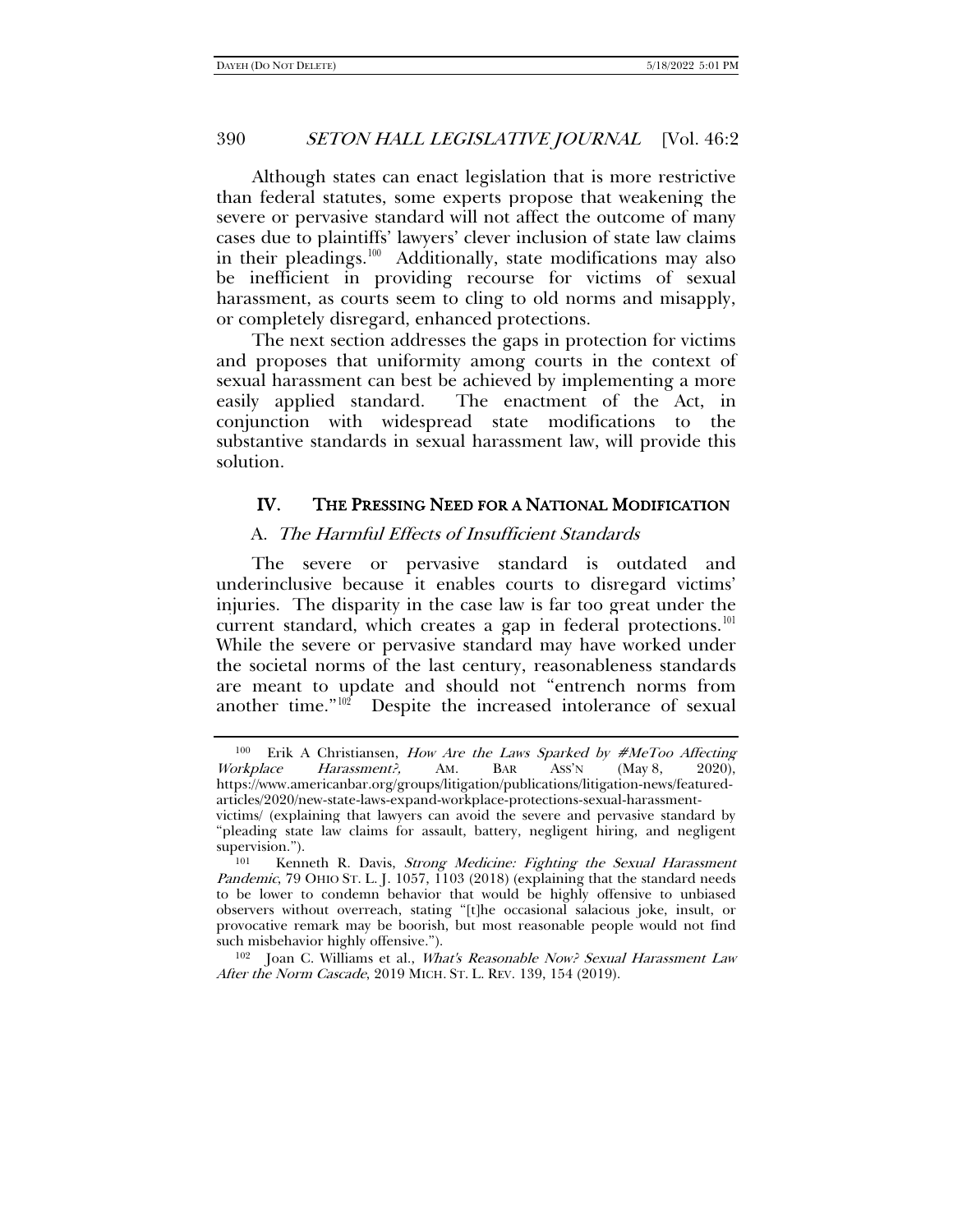misconduct and harassment in light of #MeToo, many courts have failed to update their understanding of these types of claims. Instead, courts rely on outdated standards and norms that focus on patriarchal notions and protect employers instead of victims.<sup>103</sup> The Act can help address this problem by providing a national solution that is more reflective of current norms and values.

<span id="page-16-7"></span>The case law governing hostile work environment claims is blatantly inconsistent.<sup>104</sup> Judges often interpret the standard as "severe and pervasive," which "elevates the severity of the conduct to a really unconscionable level" even though the Supreme Court originally intended the standard to be disjunctive.<sup>105</sup> For example, in *Hannigan-Haas v. Bankers Life & Casualty Co.*,<sup>[106](#page-16-3)</sup> the senior vice president of the plaintiff's employer asked her to accompany him to his office where he later sexually assaulted her, only stopping when the plaintiff was able to break free and run from the room.<sup>107</sup> While this sexual assault was rendered sufficiently severe, the United States District Court for the Northern District of Illinois held that it nevertheless was not enough to constitute sexual harassment because it only occurred once and was, therefore, not "pervasive" enough to meet the standard.<sup>108</sup> This was a clear misuse of an already impenetrable standard.

In an attempt to avoid further misapplication, the Seventh Circuit restated the Meritor standard in Cerros v. Steel Techs., Inc.<sup>109</sup> In 2005, the Seventh Circuit clarified that "conduct that is *either* pervasive *or* severe may give rise to a hostile work

<span id="page-16-1"></span><span id="page-16-0"></span><sup>&</sup>lt;sup>103</sup> See id.<br><sup>104</sup> See Back & Freeman, *supra* note [9,](#page-1-9) at 3 ("Courts repeatedly note the difficulty of assessing whether harassing conduct is sufficiently severe or pervasive under Harris to amount to a Title VII violation.").<br><sup>105</sup> Anna Gronewold, *Lawmakers Focus On Setting New Standard For Sexual* 

<span id="page-16-2"></span>Harassment, POLITICO (May 24, 2019), https://www.politico.com/states/new-york/ albany/story/2019/05/23/in-final-days-of-session-anti-harassment-groups-focus-onsevere-or-pervasive-standard-1029121(supporting that the *Meritor* standard has

<span id="page-16-3"></span>proven too high for victims).<br><sup>106</sup> No. 95 C 7408, 1996 U.S. Dist. LEXIS 16416 (N.D. Ill. Nov. 1, 1996).

 $107$  *Id.* at \*3.

<span id="page-16-6"></span><span id="page-16-5"></span><span id="page-16-4"></span><sup>108</sup> Id. at \*15; Johnson, supra note [22,](#page-4-6) at 113 (discussing a line of lower court cases misapplying the Meritor standard and Harris Factors).

<sup>109</sup> 398 F.3d 944 (7th Cir. 2005).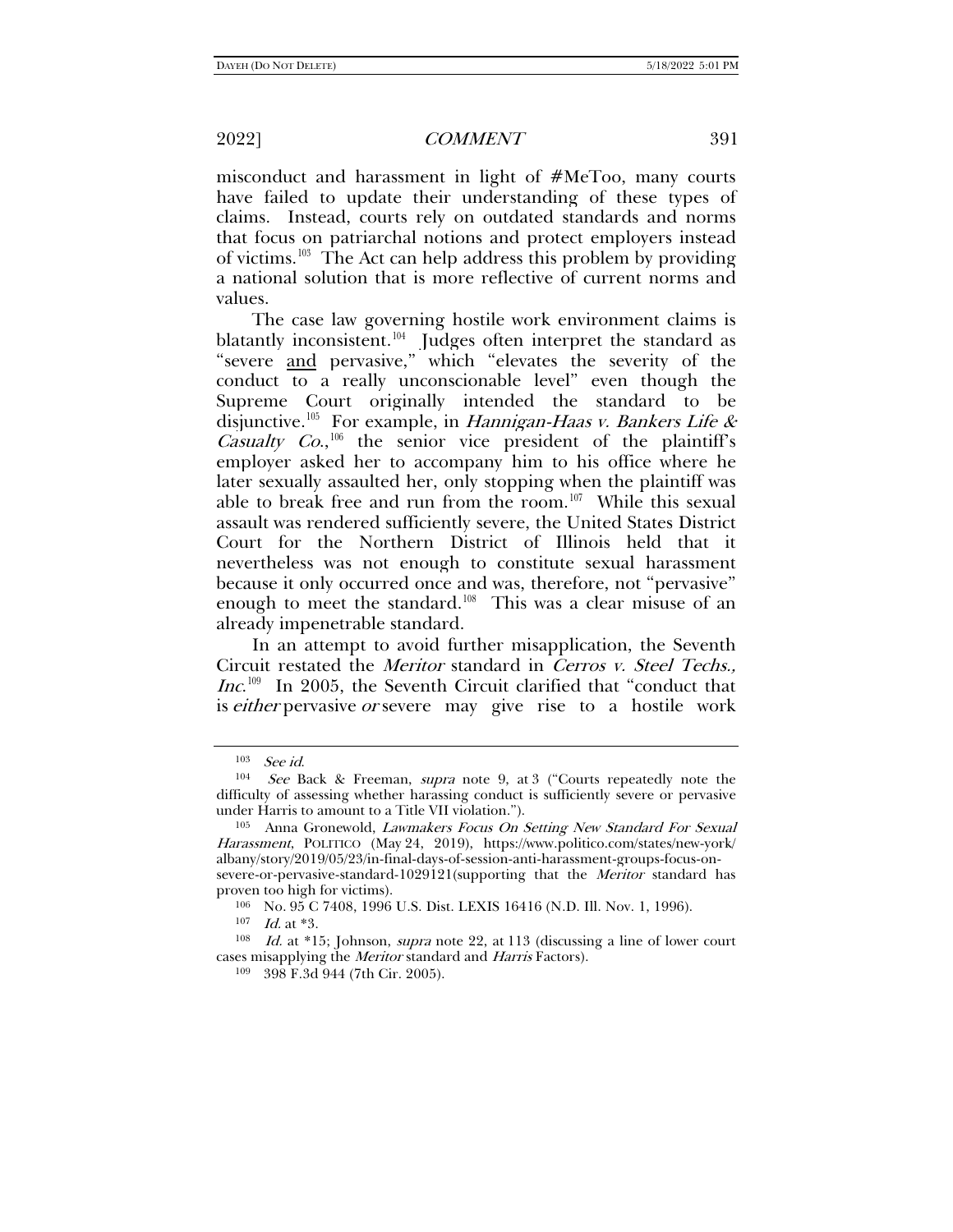environment."[110](#page-17-0) Yet, other jurisdictions continue to apply the wrong standard, often finding very offensive conduct "that would amount to sexual assault under criminal statutes [not actionable] because it is insufficiently severe or pervasive."<sup>111</sup> Many courts struggle to determine what qualifies as sufficiently severe or pervasive conduct.

While the Supreme Court in *Harris* articulated factors to use in determining whether a work environment is hostile, courts often misapply these factors by overweighing them and inconsistently interpreting the necessary level of "offensive."[112](#page-17-2) For example, in *Hill-Dyson v. City of Chicago*,<sup>[113](#page-17-3)</sup> the Seventh Circuit heard a plaintiff's claim that her supervisor rubbed her back, squeezed her shoulders, and stared at her chest during a uniform inspection while telling her to raise her arms and open her blazer.<sup>114</sup> The court held that the plaintiff's allegations were isolated incidents that, even when taken together, did not create a hostile work environment.<sup>115</sup> Yet, in *EEOC v. Management* Hospitality of Racine, Inc, the United States District Court for the Eastern District of Wisconsin held that three instances of sexual harassment by a supervisor—telling her that he thought she was "kinky" and liked it "rough," propositioned her for sex, and "slap groped" her buttocks—was sufficiently pervasive to support a claim for sexual harassment.<sup>[116](#page-17-6)</sup>

The harassment that took place in *Hill-Dyson* and Management Hospitality is eerily similar, both instances demonstrate separate incidents of offensive, egregious conduct, and yet the courts reached different results.<sup>[117](#page-17-7)</sup> These

<sup>&</sup>lt;sup>110</sup> *Id.* at 950. **111** Johnson, *supra* note [22,](#page-4-6) at 111.

<span id="page-17-2"></span><span id="page-17-1"></span><span id="page-17-0"></span> $112$  See Harris, 510 U.S. at 23 (articulating five non-exclusive factors for use in determining whether a work environment is unlawfully hostile or abusive including: the frequency of the discriminatory conduct; its severity; whether it is physically threatening or humiliating, or a mere offensive utterance; and whether it unreasonably interferes with an employee's work performance. The Court clarified that the presence or absence of any of these factors was not determinative). 113 282 F.3d 456, 463-64 (7th Cir. 2002).

<sup>114</sup> Id.

<sup>115</sup> 282 F.3d 456, 463–64 (7th Cir. 2002).

<sup>116</sup> 666 F.3d 422, 429 (7th Cir. 2012).

<span id="page-17-7"></span><span id="page-17-6"></span><span id="page-17-5"></span><span id="page-17-4"></span><span id="page-17-3"></span><sup>&</sup>lt;sup>117</sup> See Back & Freeman, *supra* note [9,](#page-1-9) at 6 (suggesting that controlling circuit precedent that finds certain fact patterns to not amount to severe or pervasive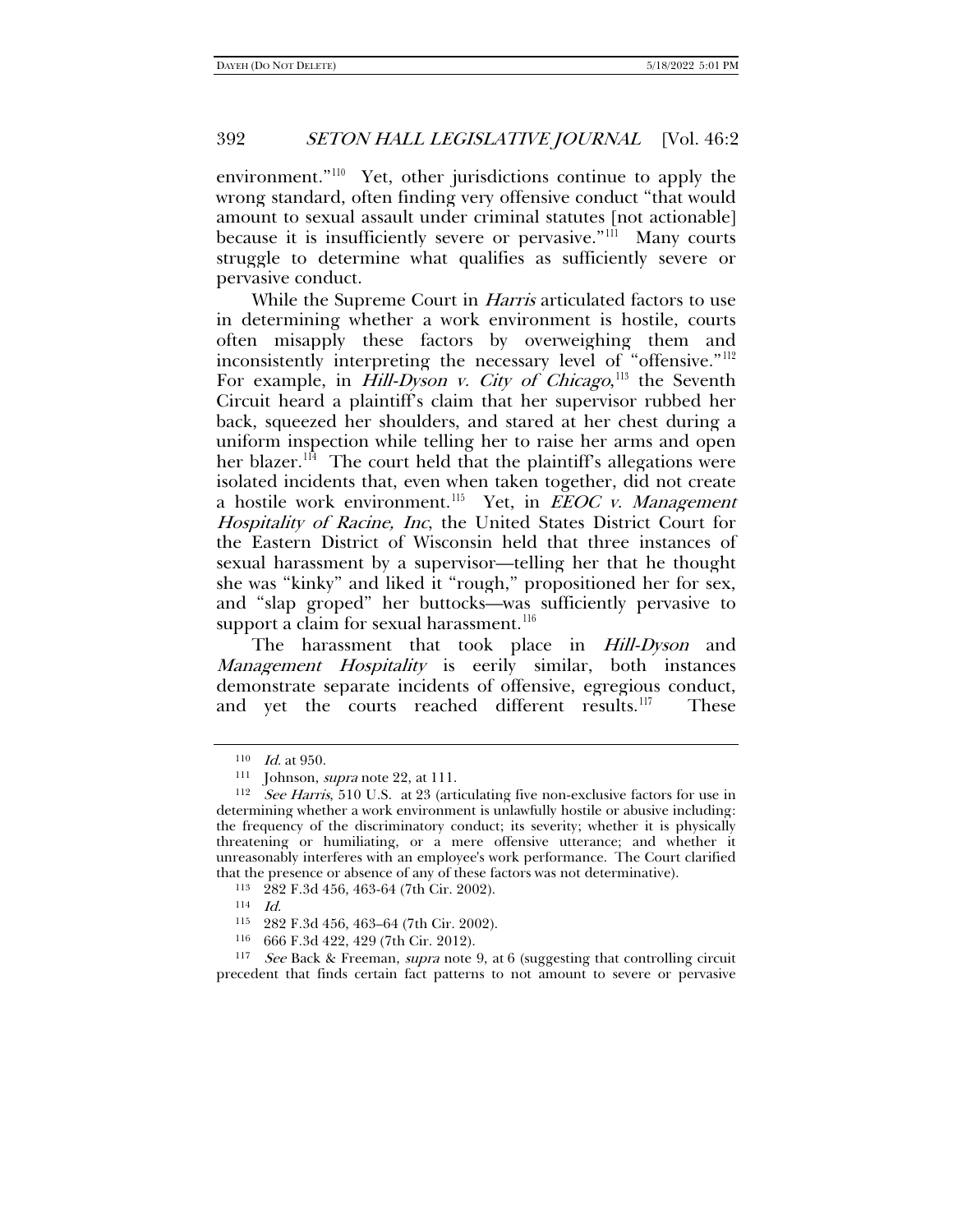inconsistencies exemplify the need for a more encompassing federal standard that proposes clear guidelines for judges to utilize when assessing hostile work environment claims to promote uniformity in factually analogous scenarios.<sup>[118](#page-18-0)</sup> If the standard is lowered, victims that were previously unable to have their claims heard will have their day in court.<sup>119</sup> There have been many instances of sexual harassment that have been deemed as not actionable because of the preclusive nature of the severe or pervasive standard.<sup>[120](#page-18-2)</sup>

<span id="page-18-7"></span>However, many critics say that a more inclusive national standard may negatively affect victims because men, who are often perceived as harassers, will shy away from interactions with women out of fear of allegations. $1^{21}$  Some studies reflect that male behavior and interactions with the opposite sex changed in light of the #MeToo movement, causing many women's careers to stagnate.<sup>[122](#page-18-4)</sup> Surveys show that men are less willing to mentor women, thereby adversely affecting the careers of women because workers with mentors are more likely to be promoted.<sup>[123](#page-18-5)</sup> These

<span id="page-18-2"></span><sup>120</sup> See, e.g., McHenry v. Fox News Network, LLC, 510 F. Supp. 3d 51, 86 (S.D.N.Y. 2020); Gronewold, *supra* note 105.

<span id="page-18-3"></span> $E<sup>121</sup>$  Claire Cain Miller, It's Not Just Mike Pence. Americans Are Wary of Being Alone With the Opposite Sex, N.Y. TIMES: THE UPSHOT (July 1, 2017), https://www.nytimes.com/2017/07/01/upshot/members-of-the-opposite-sex-at-workgender-study.html (discussing sentiments about holding meetings alone with

<span id="page-18-4"></span>Ann C. McGinley, #MeToo Backlash or Simply Common Sense?: It's Complicated, 50 SETON HALL L. REV. 1397, 1398  $(2020)$  (women in McGinley's study argued that treating associates differently on the basis of sex "deprive[s] female associates of the same mentoring, training, and sponsorship opportunities as the male associates").

<span id="page-18-5"></span><sup>123</sup> Id. at 1407; see also Deborah L. Rhode, #MeToo: Why Now? What Next?, 69 DUKE L. J. 377, 415–16 (2019) (explaining that surveys conducted by Lean In and Survey Monkey on the effects of the movement found that almost half of male managers were uncomfortable in common workplace activities with women, such as

<span id="page-18-6"></span>conduct contributes to a pattern of conduct courts hold to not be severe or pervasive).

<span id="page-18-0"></span><sup>118</sup> Back & Freeman, supra note [9,](#page-1-9) at 5 ("Even when addressing conduct with these characteristics, however, federal appellate case law reflects divergent analyses based on seemingly similar facts."). 119 See Pomales v. Celulares Telefonica, Inc., 447 F.3d 79, 81, 82–84 (1st Cir.

<span id="page-18-1"></span><sup>2006) (</sup>affirming summary judgment where plaintiff asked supervisor to come on a sales visit with her, and he responded by grabbing his crotch and stating that "it would be great to come with you." The court held that the alleged harassing conduct, while certainly crude, comprised only a single incident).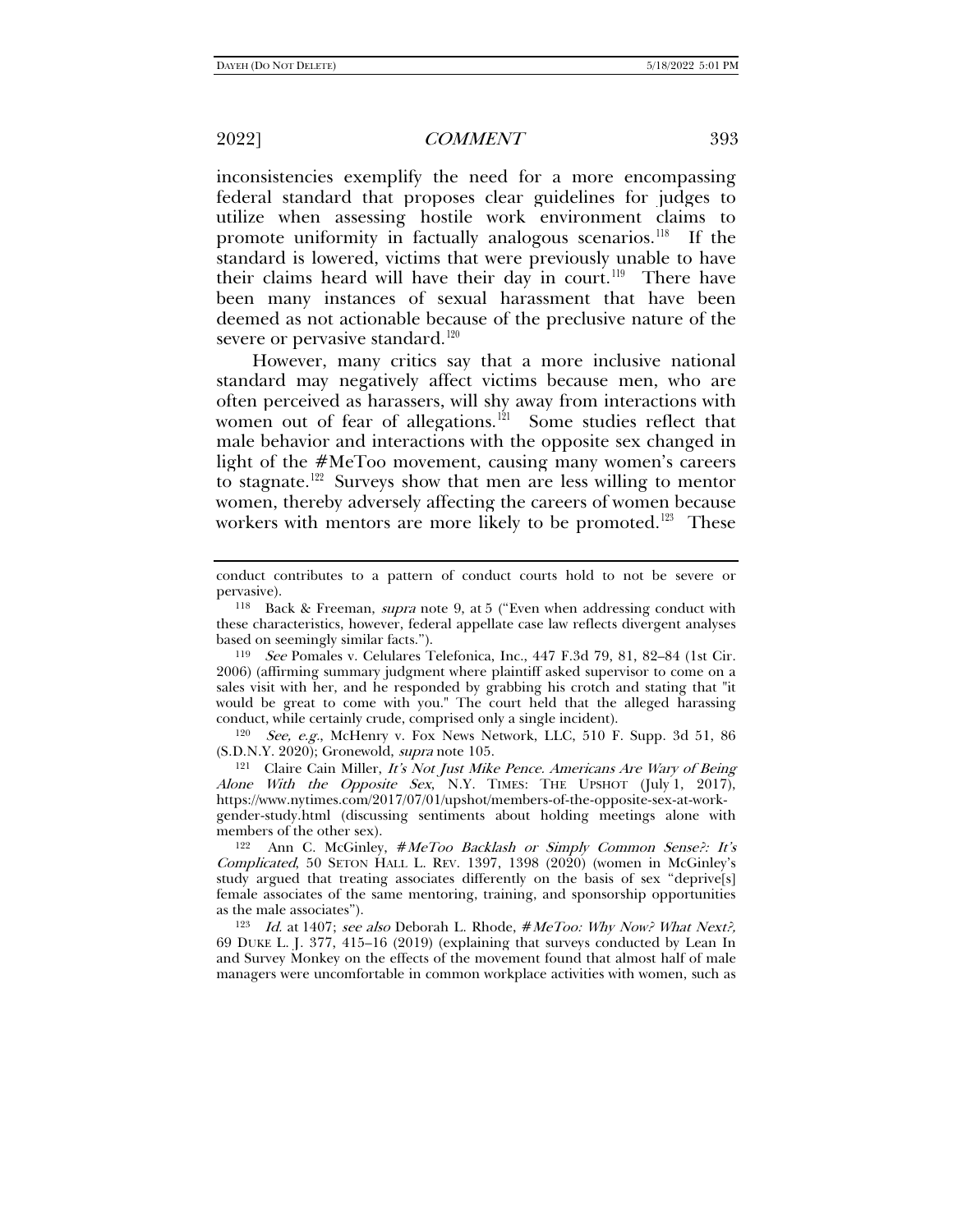negative effects on many women's careers are present in most professions, including the legal profession, where differential treatment of female associates is prevalent because the number of male partners and potential mentors exceeds the number of female partners.[124](#page-19-0) Therefore, some argue that the deprivation of one-on-one interactions with superiors leaves women with no room for advancement because they are unable to demonstrate that they are qualified and deserving of promotions.<sup>[125](#page-19-1)</sup>

<span id="page-19-5"></span>Additional evidence suggests that the stagnancy of women's careers directly correlates with their male superiors' fear of the possible consequences of interacting with them.[126](#page-19-2) For example, one study conducted by Ann McGinley proposed a series of hypotheticals to participants based upon common occurrences; one scenario involved a male partner who, when traveling to take depositions, regularly went to dinner with male associates to discuss strategy but refused to go out with female associates due to the fear of potential sexual harassment accusations.<sup>127</sup> This is but one hypothetical that reflects the unforgiving male perception that interactions with females are dangerous.<sup>128</sup> This study showed that senior level male managers are:

> twelve times more likely to hesitate before having a one-on-one meeting with a female junior colleague than with a male junior colleague, nine times more likely to hesitate before traveling for work with a female junior colleague than with a male junior colleague, and six times more likely to hesitate

socializing or working one-on-one, and therefore women fear for the future of their careers as a result of #metoo).<br><sup>124</sup> McGinley, *supra* note [122,](#page-18-6) at 1398.

<span id="page-19-1"></span><span id="page-19-0"></span><sup>&</sup>lt;sup>125</sup> Miller, supra note [121;](#page-18-7) see also Jillesa Gebhardt, How #MeToo Has Impacted Mentorship for Women, SURVEYMONKEY, https://www.surveymonkey.com/ curiosity/mentor-her-2019/ (last visited Jan. 26, 2022) (suggesting that male refusal to interact with women at work deprives women of formal and informal mentorship that can aid in networking and promotions).<br> $126 \text{ } See \text{ McGinley}, \text{supra note } 122.$ 

<span id="page-19-3"></span><span id="page-19-2"></span><sup>&</sup>lt;sup>127</sup> McGinley, *supra* note [122,](#page-18-6) at 1398 (citing ABA Commission on Women in the Legal Profession, *A Current Glance at Women in the Law* 2 (April 2019)).

<span id="page-19-4"></span> $128$  McGinley, *supra* note [122,](#page-18-6) at 1400 ("women (especially younger ones) are dangerous temptresses or liars (or both). A complementary stereotype is that men cannot control their sexual urges when faced with temptation.").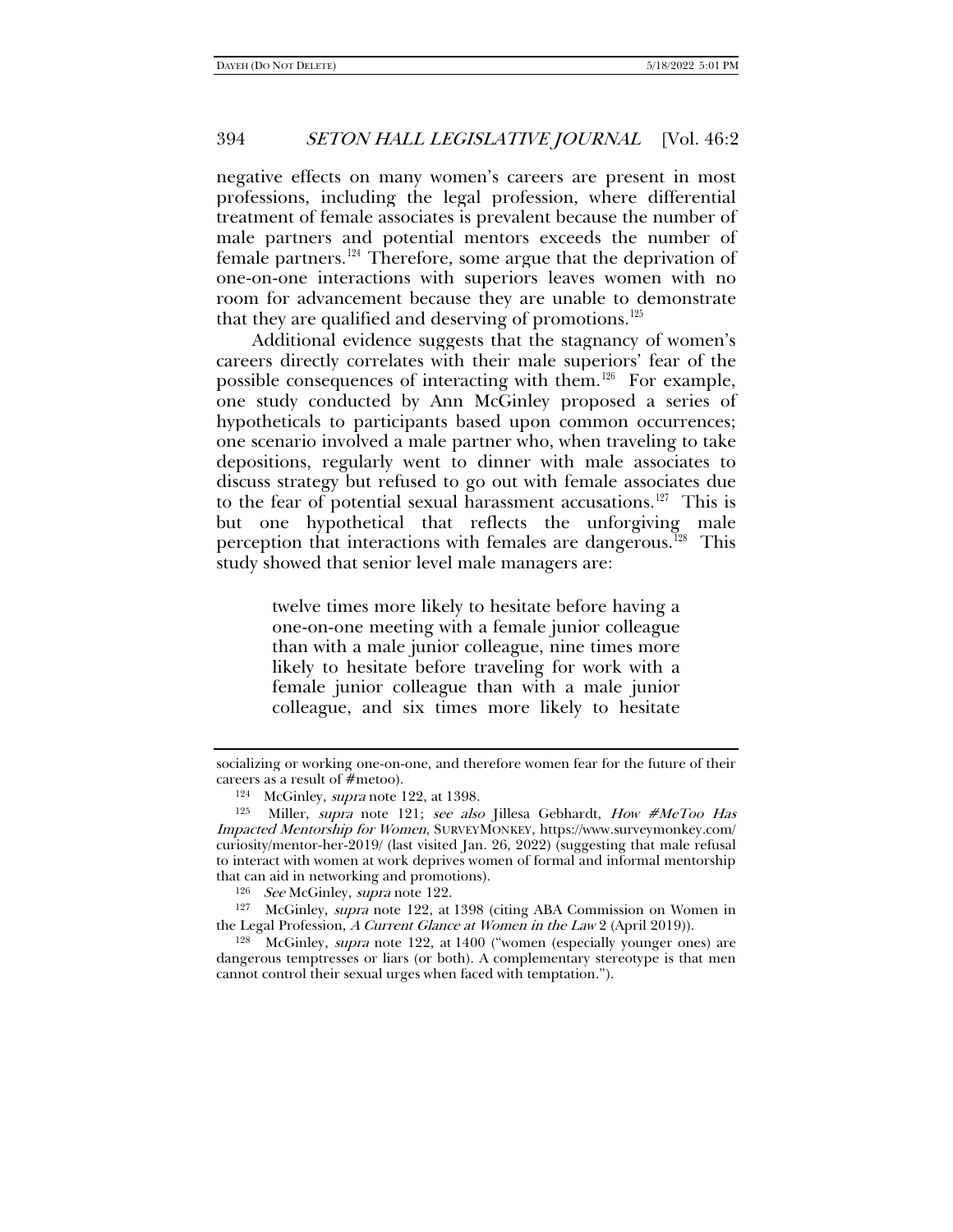before having a work dinner with a female junior colleague than with a male junior colleague. $129$ 

The media often fuels reservations surrounding mentoring women.<sup>130</sup> A large percentage of opinion pieces published since the inception of the #MeToo movement counsel men against mentoring younger women out of concern for sexual harassment accusations. $131$  In today's workplace, many men are willing to reduce their interaction with women to avoid the danger of being labeled as a harasser. Fueled by this fear, sixty percent of male managers in the United States say that they are uncomfortable engaging in common workplace interactions with women, including mentoring, socializing, and having one-on-one meetings. $132$ 

There is a common belief to the contrary, that the consequences of a victim bringing their story to light are more damaging to the victim's career than the harasser's, and that the consequences of reporting actually last longer for victims.<sup>133</sup> In response to #MeToo's powerful impact, opponents began circulating the #HimToo movement—portraying the men accused of harassment as the victims, using the same power-innumbers technique that made the  $#MeToo$  movement.<sup>[134](#page-20-5)</sup> Although many men may act differently out of fear of false reporting, the reality is that women are often hesitant to report sexual misconduct out of fear of retaliation and mistreatment

damaging to professional reputation than false accusations of murder).

<sup>&</sup>lt;sup>129</sup> McGinley, *supra* note [122,](#page-18-6) at 1404.<br><sup>130</sup> *See* Gebhardt, *supra* note 125.

<span id="page-20-2"></span><span id="page-20-1"></span><span id="page-20-0"></span><sup>&</sup>lt;sup>131</sup> McGinley, supra note [122,](#page-18-6) at 1405; see also Prudy Gourguechon, Why In The World Would Men Stop Mentoring Women Post #MeToo?, FORBES (Aug. 6, 2018) https://www.forbes.com/sites/prudygourguechon/2018/08/06/why-in-the-world -would-men-stop-mentoring-women-post-metoo/?sh=1c000e79a539; Bret Stephens, For Once, I'm Grateful for Trump, N.Y. TIMES (Oct. 4, 2018), https://www.nytimes.com/2018/10/04/opinion/trump-kavanaugh-fordallegations.html (explaining that being falsely accused of sexual harassment is more

<span id="page-20-5"></span><span id="page-20-4"></span><span id="page-20-3"></span><sup>&</sup>lt;sup>132</sup> Gebhardt, *supra* note [125.](#page-19-5)<br>
<sup>133</sup> Gebhardt, *supra* note 125.<br>
<sup>134</sup> Emma Grey Ellis, *How #HimToo Became the Anti #MeToo of the* Kavanaugh Hearings, WIRED (Sept. 27, 2018), https://www.wired.com/story/brettkavanaugh-hearings-himtoo-metoo-christine-blasey-ford.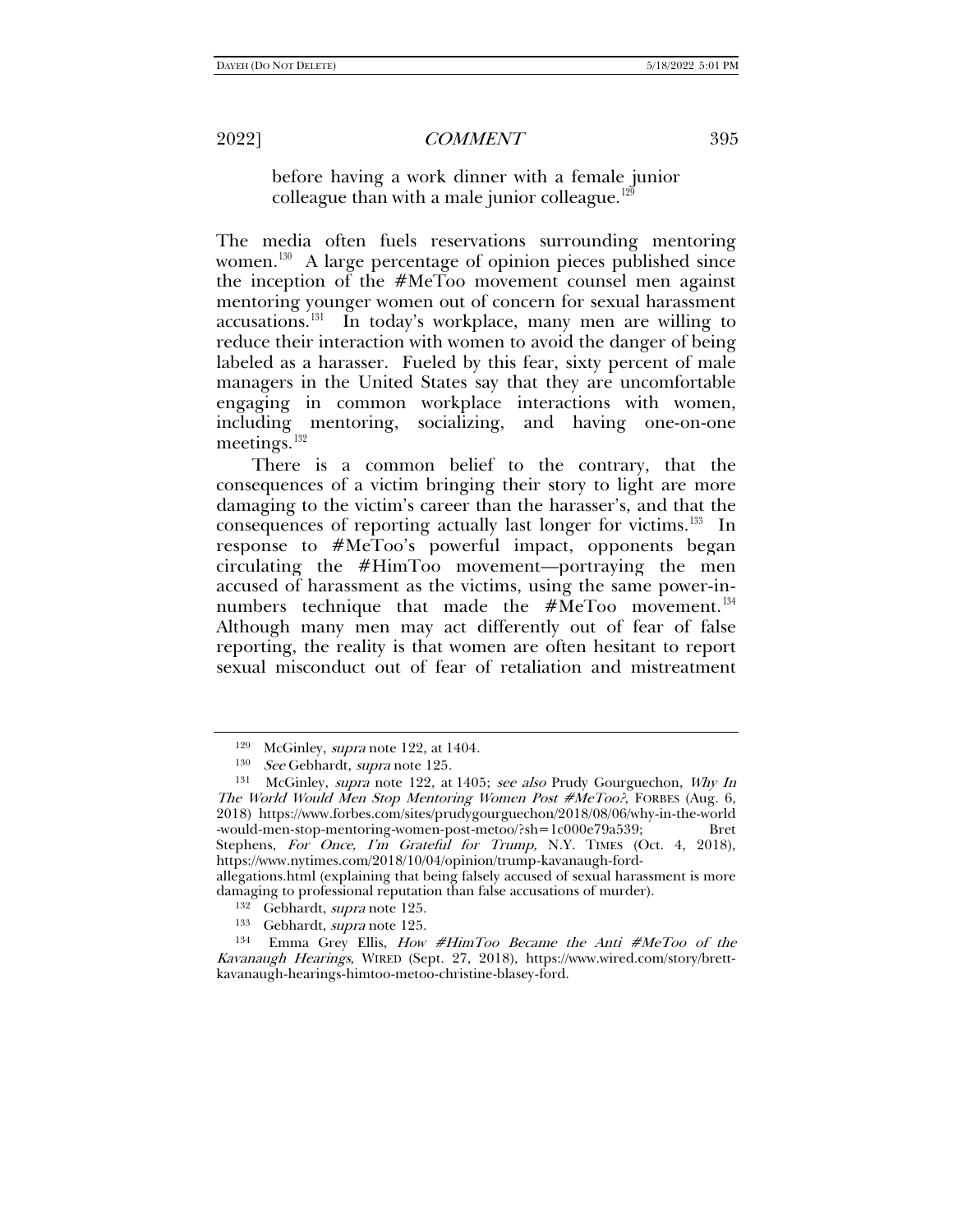<span id="page-21-0"></span>from their employers. $135$ 

Despite a lack of evidence to support the fear of false claims of sexual misconduct, "men, particularly those in leadership positions in the U.S., are increasingly concerned about the possibility of false accusations of sexual harassment by female subordinates."<sup>[136](#page-21-2)</sup> Former President Trump perpetrated the myth of false reporting throughout his term, once stating that "it is a very scary time for young men in America, where you can be guilty of something you may not be guilty of."[137](#page-21-3) During a news conference in New York, Trump fueled the resistance against the #MeToo movement, saying that "somebody could come and say [thirty] years ago, [twenty-five] years ago, [ten] years ago, five years ago, he did a horrible thing to me. He did this, he did that, he did that and, honestly, it's a very dangerous period in our country."[138](#page-21-4) In fact, Trump has often suggested that courts should be skeptical of women's complaints and frequently dismisses his own impropriety as inconsequential "locker room talk."[139](#page-21-5) The twenty-six women that spoke out against Trump were ridiculed, mocked, and demeaned, and their accusations were dismissed in the media as ploys for attention.<sup>140</sup> The experiences of those who reported Trump's misconduct prove that the stakes for reporting sexual misconduct are high; lowering the threshold would not disparately harm men because, even under the current high standard, few victims seek recourse.

Additionally, some business groups say that removing the severe or pervasive standard would "'unnecessarily' ramp up the volume of legal cases and 'diminish real complaints of

<span id="page-21-1"></span><sup>135</sup> See, e.g., Eliza Relman, The 26 Women Who Have Accused Trump of Sexual Misconduct, BUS. INSIDER (Sept. 17, 2020), https://www.businessinsider.com/ women-accused-trump-sexual-misconduct-list-2017-12#tasha-dixon-and-bridgetsullivan-13 (Rachel Crooks stating that she feared losing her job if she told her employer about her interaction with Trump).

<sup>&</sup>lt;sup>136</sup> McGinley, *supra* note [122,](#page-18-6) at 1403.

<span id="page-21-3"></span><span id="page-21-2"></span><sup>&</sup>lt;sup>137</sup> Jeremy Diamond, Trump Says It's "a Very Scary Time for Young Men in America," CNN POL. (Oct. 2, 2018, 2:47 PM), https://www.cnn.com/2018/10/02/ politics/trump-scary-time-for-young-men-metoo/index.html.<br> $^{138}$  Id.

<span id="page-21-6"></span><span id="page-21-5"></span><span id="page-21-4"></span><sup>&</sup>lt;sup>139</sup> Jocelyn Frye, *How to Combat Sexual Harassment in the Workplace*, CTR. FOR AM. PROGRESS (Oct. 19, 2017, 9:02 AM), https://www.americanprogress.org/ issues/women/news/2017/10/19/441046/combat-sexual-harassment-workplace.

<sup>140</sup> Relman, supra note [135.](#page-21-0)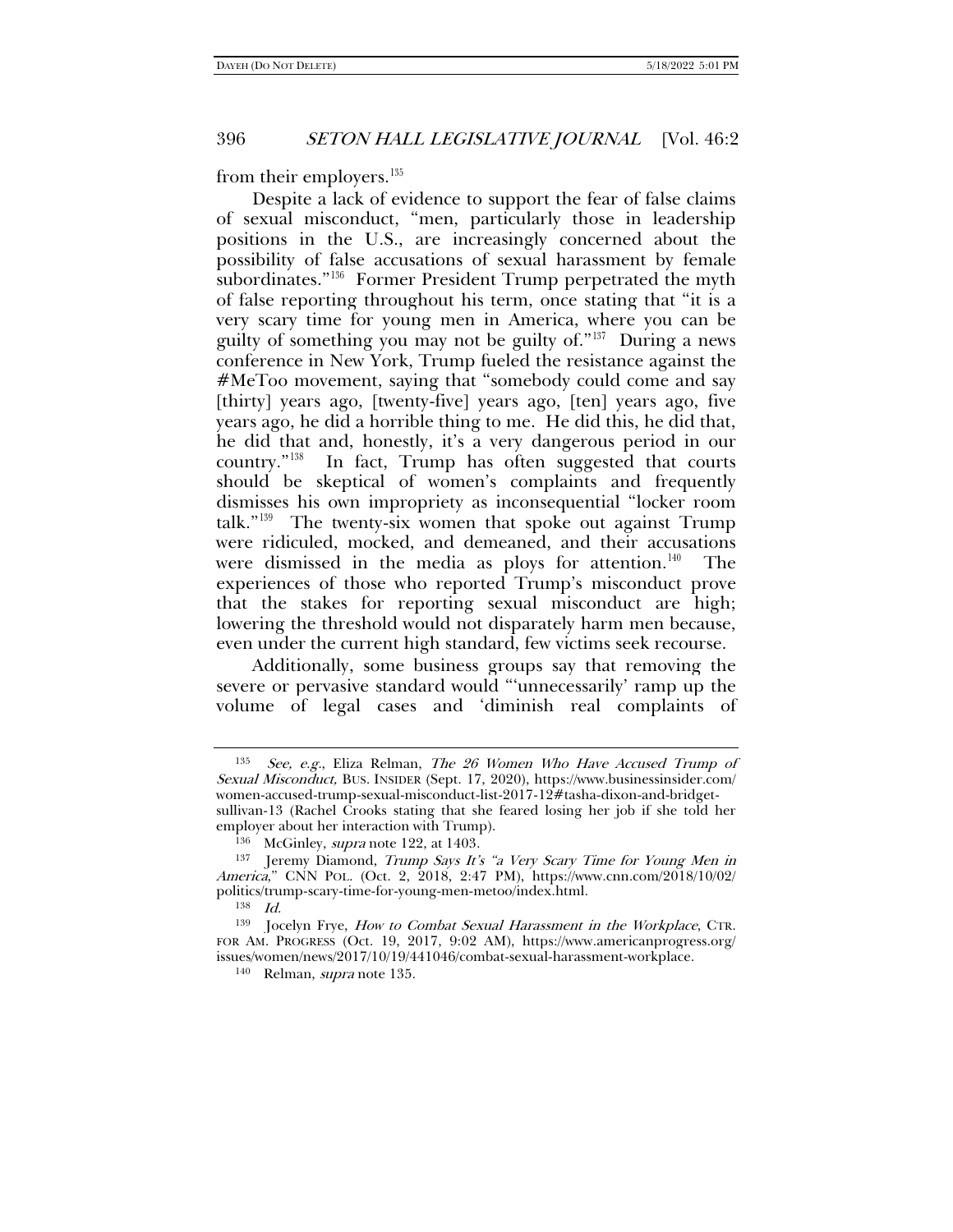harassment."<sup>[141](#page-22-0)</sup> Many advocate for a more interventionist approach that would involve talking to the offender and correcting behavior rather than relying on lawsuits.<sup>142</sup> Others fear that lowering the standard will transform Title VII into a general civility code; $^{143}$  $^{143}$  $^{143}$  however, very few victims of sexual harassment take formal action, as approximately ninety percent of individuals who say that they have experienced sexual harassment never formally reported the misconduct.<sup>[144](#page-22-3)</sup> Moreover, as the facts in *Harris* suggest, confronting a harasser may not stunt the behavior.<sup>[145](#page-22-4)</sup>

The preclusive nature of the severe or pervasive standard is further demonstrated in Brooks, where Patricia Brooks was sexually harassed during her evening shift as a police

We do not transform Title VII into a workplace 'civility code' when we condemn conduct less severe than that which shocks our conscience. And when we raise the bar as high as the majority does today, it becomes more likely that we will miss the more subtle forms of discrimination that may still infest the workplace, and make it more difficult for women, especially, to participate on equal terms of equality with their male counterparts. The sexist remark, the offensive touch, the repeated request for an intimate outing: all of these may seem merely annoying and relatively harmless in isolation from one another. But add them up; see them in context; and then try to imagine what it must be like for an employee who merely wants to come to work and make a living to have to endure a daily barrage of sexual assault. Then we might begin to understand the power that these "little" sexual offenses, when considered collectively, can have in reproducing a workplace in which women, especially, are often still thought of by their male employees as incompetents and

playthings. (citation omitted).<br><sup>144</sup> NYC COMMISSION, *supra* note [23,](#page-4-0) at 2.

<span id="page-22-4"></span><span id="page-22-3"></span><sup>145</sup> Harris v. Forklift Sys., 510 U.S. 17, 19 (1993) (despite confronting Hardy, he continued to harass plaintiff until she quit).

<span id="page-22-0"></span><sup>141</sup> Anna Gronewold, Lawmakers Focus On Setting New Standard for Sexual Harassment, POLITICO (May 24, 2019), https://www.politico.com/states/newyork/albany/story/2019/05/23/in-final-days-of-session-anti-harassment-groups-focus-

<span id="page-22-1"></span> $142$  *Id.* ("Sometimes this behavior doesn't rise to the level of 'oh yeah, this guy should be sued.").

<span id="page-22-2"></span><sup>&</sup>lt;sup>143</sup> See Oncale v. Sundowner Offshore Servs., Inc., 523 U.S. 75, 80 (1998) (stating that the statutory requirements for establishing sexual harassment, whether involving people of the same sex or not, prevent the law from becoming a civility code); see also Mendoza v. Borden, Inc., 195 F.3d 1238, 1268 (11th Cir. 1999) (Tfoflat, C.J., concurring in part and dissenting in part)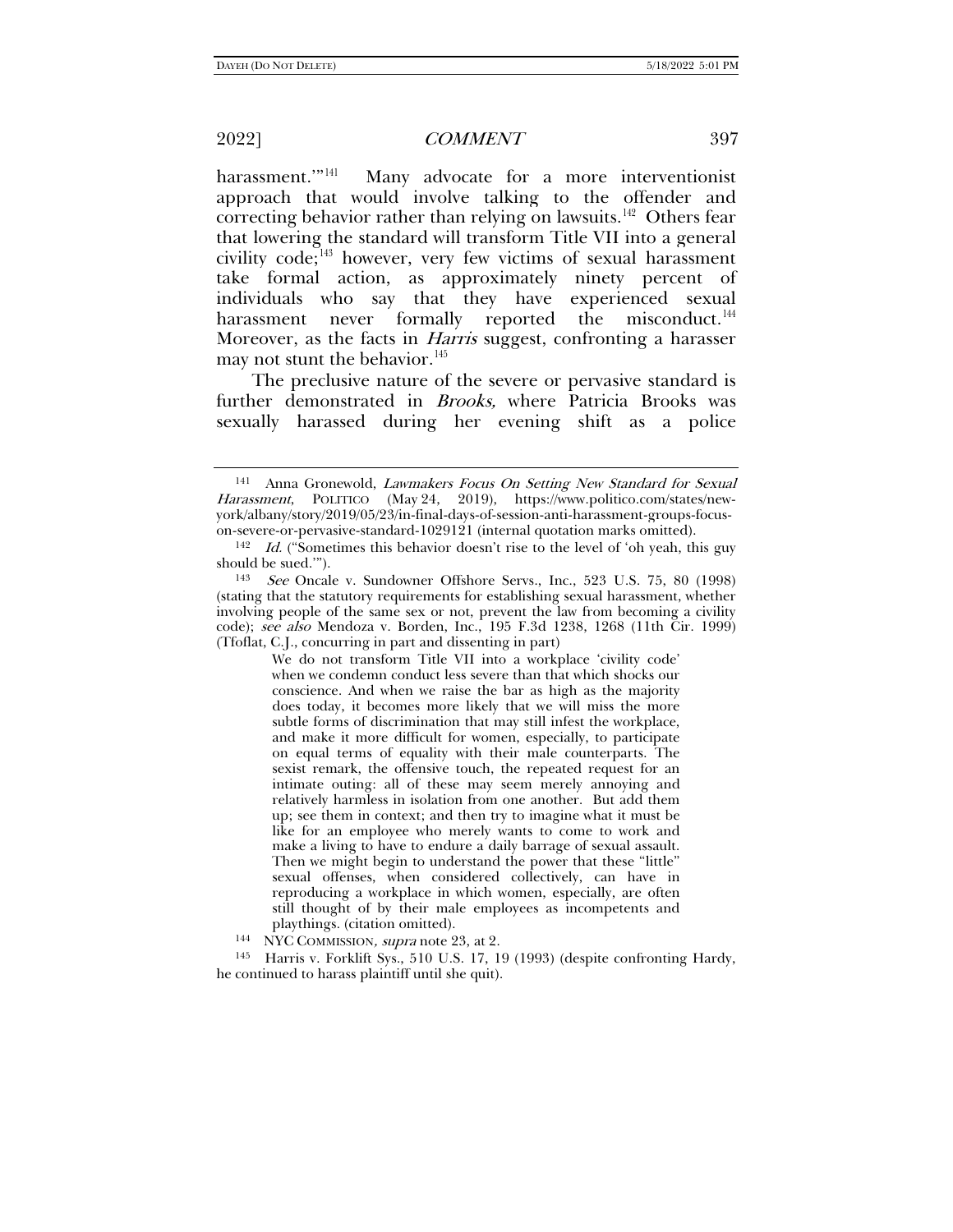dispatcher.[146](#page-23-0) While performing her job duties, Brooks' supervisor approached her and "placed his hand on her stomach and commented on its softness and sexiness."[147](#page-23-1) Despite Brooks' objections, the supervisor continued to forcefully touch her, "boxing her in against the communications console as she was taking another 911 call."[148](#page-23-2) He forced his hand underneath her sweater and bra.<sup>149</sup> Brooks removed the supervisor's hand and continued to shut him down. She was only able to stop the supervisor upon the arrival of another dispatcher.<sup>150</sup> Brooks reported the incident immediately, and the supervisor resigned shortly thereafter.<sup>151</sup> Upon reporting, it was established that the supervisor was a repeat offender: many other female dispatchers had been subjected to similar treatment but none had reported the misconduct.<sup>[152](#page-23-6)</sup> After seeking psychological treatment due to difficulty recovering from the incident, Brooks brought a claim for hostile work environment.<sup>[153](#page-23-7)</sup> Following a six-month leave of absence, Brooks returned to work and was ostracized and mistreated by male supervisors.<sup>[154](#page-23-8)</sup> Accordingly, Brooks was essentially forced to quit her job and never returned.<sup>[155](#page-23-9)</sup>

The district court held that the conduct by Brooks' male supervisors was "not severe enough to give rise to a hostile work environment claim," which led Brooks to appeal.<sup>[156](#page-23-10)</sup> The Ninth Circuit affirmed, determining that, because Brooks could only rely on the single instance of sexual harassment to support her hostile work environment claim, the misconduct was not severe enough to be actionable.<sup>[157](#page-23-11)</sup> In rendering its decision, the court referred to the standard set out in Harris, writing that, "Brooks must show that her 'workplace [was] permeated with

<span id="page-23-5"></span> $151$  Id.

 $\frac{152}{153}$  Brooks, 229 F.3d at 922.

<span id="page-23-11"></span><span id="page-23-10"></span><span id="page-23-9"></span><span id="page-23-8"></span><span id="page-23-7"></span><span id="page-23-6"></span><sup>157</sup> Id. at 926–27 ("If a single incident can ever suffice to support a hostile work environment claim, the incident must be extremely severe.").

<span id="page-23-0"></span><sup>&</sup>lt;sup>146</sup> Brooks v. City of San Mateo, 229 F.3d 917, 921–22 (9th Cir; 2000).

Id.

<span id="page-23-3"></span><span id="page-23-2"></span><span id="page-23-1"></span><sup>148</sup> Id.

 $149$  *Id.* 

<span id="page-23-4"></span><sup>150</sup> Id.

 $\frac{153}{154}$  *Id.* 

 $\frac{155}{156}$  *Id.* at 923.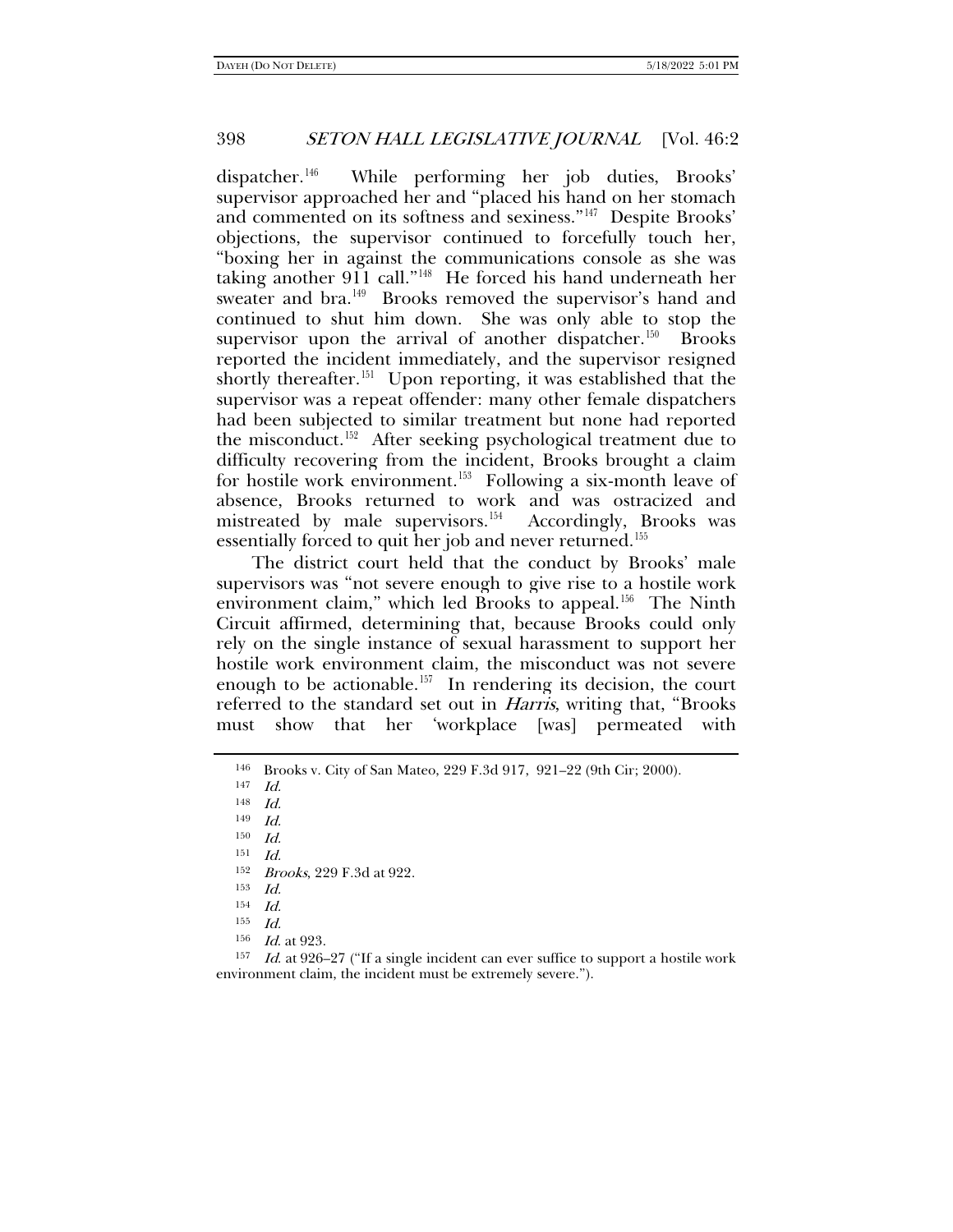discriminatory intimidation . . . that [was] sufficiently severe or pervasive to alter the conditions of [her] employment and create an abusive working environment.'"[158](#page-24-0) While the court reasoned that Brooks had asserted sufficient facts to support the subjective prong of the hostile work environment analysis, it held that the supervisor's conduct did not satisfy the objectively reasonable prong.[159](#page-24-1) The court's reasoning referred to other cases decided under the *Harris* standard and recognized that physical injuries resulting from a single incident may be sufficient enough to meet the objectively severe standard; because Brooks had only suffered psychological injury, the court deemed Brooks' claim to be  $\frac{1}{100}$  insufficient.<sup>160</sup> The court reaffirmed its prior holding in *Meritor*, writing that "an isolated incident of harassment by a co-worker will rarely (if ever) give rise to a reasonable fear that sexual harassment has become a permanent feature of the employment relationship."<sup>161</sup> The *Brooks* decision demonstrates how easily a severe or pervasive standard can jettison claims because large swaths of conduct are not severe enough to meet the threshold.

Similarly, other cases illustrate the difficulty of establishing harassment as adequately pervasive to support a cause of action.[162](#page-24-4) For example, the United States District Court for the Northern District of Alabama did not consider twenty separate incidents of harassment by a supervisor, occurring over a yearand-a-half-long period, to be pervasive enough to support a claim.[163](#page-24-5) Several of these incidents included comments about an employee's buttocks; making lewd, sexual jokes; telling the same employee that he would be her "sugar daddy;" and suggesting that other workers would want to see her "down on all fours."[164](#page-24-6) The court went on to improperly suggest that the harassment would need to have occurred daily in order to satisfy the

<sup>158</sup> Brooks, 229 F.3d at 923.

<sup>159</sup> Id. at 924.

<sup>160</sup> *Id.* at 926–27.

<span id="page-24-3"></span><span id="page-24-2"></span><span id="page-24-1"></span><span id="page-24-0"></span><sup>161</sup> Id. at 924 ("In such circumstances, it becomes difficult to say that a reasonable victim would feel that the terms and conditions of her employment have changed as a result of the misconduct.").

<span id="page-24-6"></span><span id="page-24-5"></span><span id="page-24-4"></span><sup>162</sup> See Williams v. United Launch All., LLC, 286 F. Supp. 3d 1293, 1304 (N.D. Ala. 2018).

<sup>163</sup> Id.

<sup>&</sup>lt;sup>164</sup> *Id.* at 1303.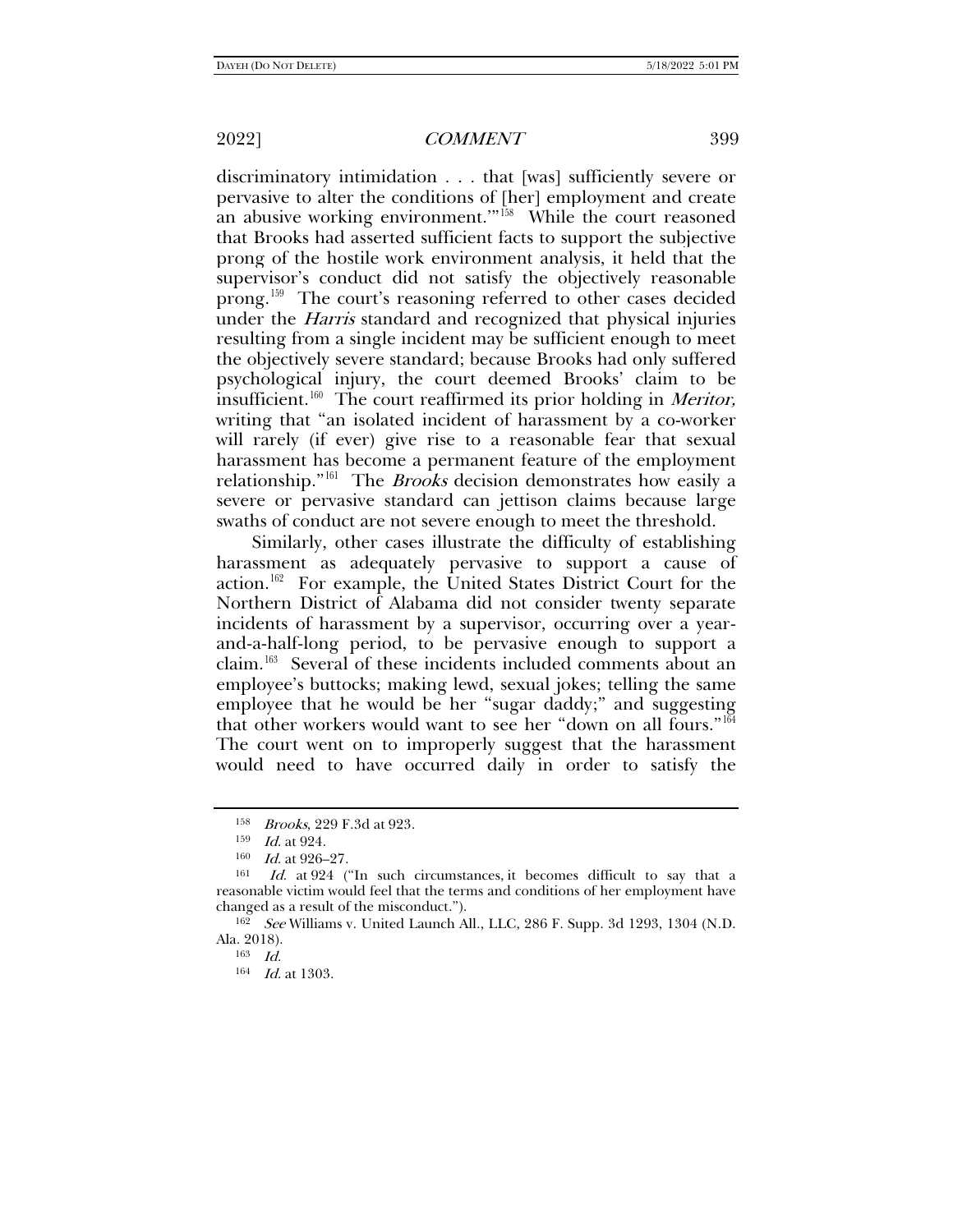governing standard, meaning that even repetitive harassment is often dismissed as not actionable.<sup>[165](#page-25-0)</sup>

Likewise, the Eleventh Circuit in Mitchell v. Pope<sup>[166](#page-25-1)</sup> labeled a supervisor's behavior as insufficiently "severe" to attach liability because of the infrequency of the conduct.<sup>167</sup> There, the plaintiff pointed to sixteen specific instances of offensive conduct by her supervisor occurring throughout her four years of employment.<sup>[168](#page-25-3)</sup> Though most incidents involved "offensive utterances," the employee's supervisor touched her (or attempted to touch her) on multiple occasions, during which he attempted to kiss her, lift her, and rub up against her. $169$  The court took a dismissive, employer-friendly view of the conduct, discounting the superior's action as "horseplay" that could not qualify as sexual harassment because "some was not sex-based."[170](#page-25-5) Notably, this case is explicitly referenced in a section of the Act that describes erroneous analysis of the severe or pervasive standard, supporting the fact that even conduct that satisfies the high severe or pervasive standard is frequently discounted or excused.[171](#page-25-6)

The courts' skepticism in the referenced cases demonstrates the need for a different standard to assess what actually makes a work experience harmful to workers—specifically, female workers.<sup>172</sup> The severe or pervasive standard is a product of judicial interpretation, and is found nowhere in Title VII.<sup>[173](#page-25-8)</sup> While it cannot be said that Title VII was written so intentionally broad as to allow for such judicial interpretation, it is clear that divergent understandings and inconsistent applications of the

<span id="page-25-8"></span><sup>173</sup> Sperino & Thomas, supra not[e 72.](#page-10-4) 

<span id="page-25-0"></span><sup>165</sup> Id. at 1304.

<span id="page-25-1"></span><sup>166</sup> 189 F. App'x 911 (11th Cir. 2006).

<sup>167</sup> Id.

<sup>168</sup> Id. at 913.

<sup>169</sup> Id.

<sup>170</sup> Id.

<sup>171</sup> H.R. 2148, 116th Cong. § 204(a)(18)(E) (2019).

<span id="page-25-7"></span><span id="page-25-6"></span><span id="page-25-5"></span><span id="page-25-4"></span><span id="page-25-3"></span><span id="page-25-2"></span> $172$  See Chesier v. On O Fin. Inc., 382 F. Supp. 3d 918, 925–27 (D. Ariz. 2019) (relying on the decision in Brooks to support that a single incident of harassment must be "extremely severe" to be actionable and indicating rape was the type of conduct that met this standard. The court reasoned that a single incident can only support a hostile work environment claim when the victim was violently raped or endured some similar form of physical assault).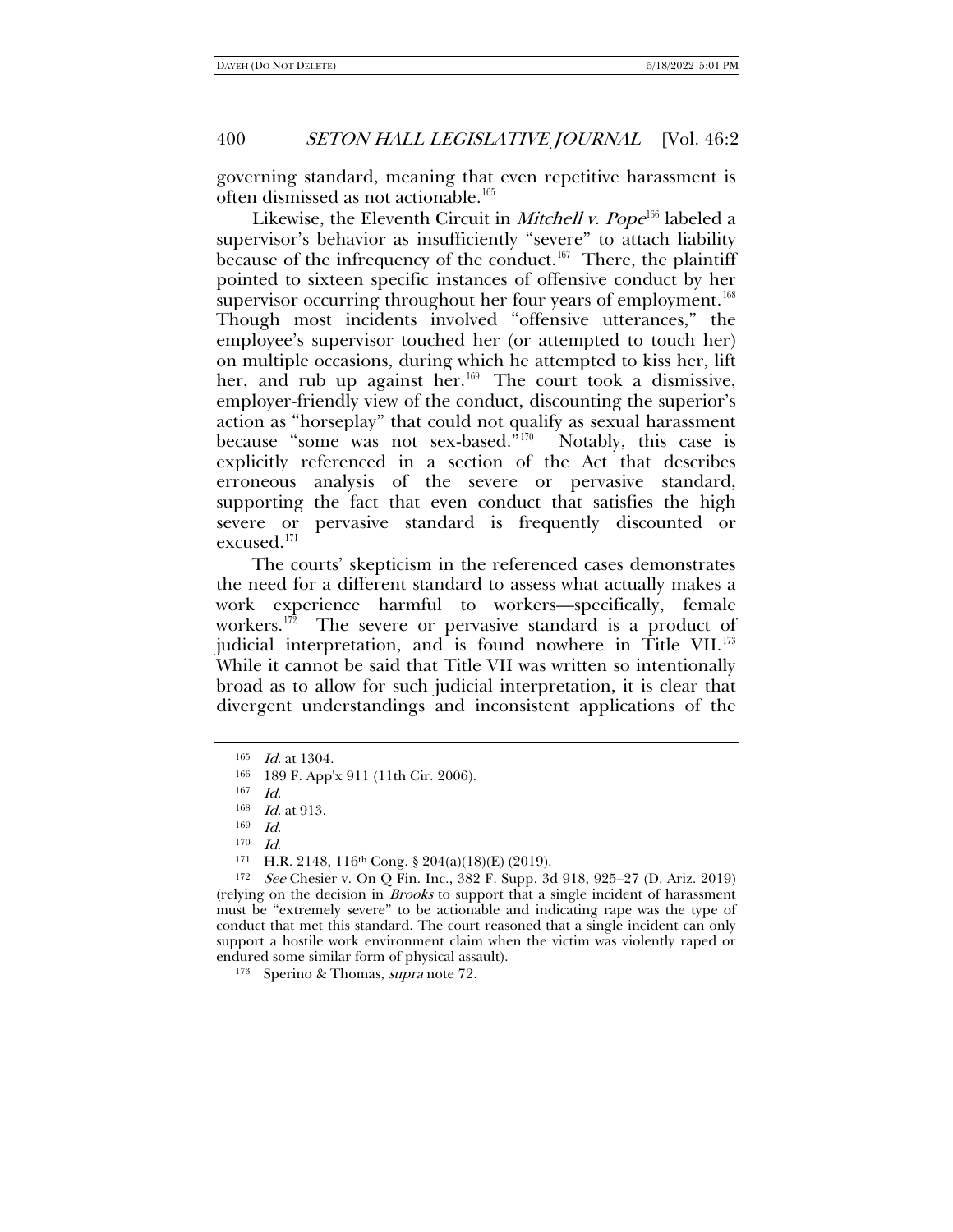standard have shut out an enormous class of victims from legal recognition and redress.<sup>174</sup> For example, in *Brooks*, the plaintiff bravely reported her traumatizing assault, which other women who were assaulted by the same supervisor could not do.<sup>[175](#page-26-1)</sup> Had a more victim-friendly standard been in place, courts in cases like Brooks may have ruled differently by recognizing the gravity of the harm inflicted upon victims. Instead, Justice Ginsburg's concurrence in *Harris* reflects a better standard.<sup>176</sup> Justice Ginsburg did not perceive her view as inconsistent with the majority opinion, but instead proposed a lower threshold to allow more victims, regardless of whether the conduct satisfied the Harris factors,<sup>[177](#page-26-3)</sup> to come forward.<sup>[178](#page-26-4)</sup>

#### B. The Solution: "Be HEARD"

In light of the faulty application of the severe or pervasive standard, binding legislation explicitly laying out an applicable standard with guidelines is required to lead to more consistent rulings. The Act was introduced in Congress on April 9,  $2019$ .<sup>[179](#page-26-5)</sup> The path to equality in the workplace requires a solution that

<span id="page-26-0"></span><sup>&</sup>lt;sup>174</sup> See Debra S. Katz & Hannah Alejandro, *Opinion: Blue States are Leading* in Sexual Harassment Reforms. Red States are Leaving Women Behind, THE WASHINGTON POST (July 23, 2019), https://www.washingtonpost.com/opinions/bluestates-are-leading-in-sexual-harassment-reforms-red-states-are-leaving-womenbehind/2019/07/23/8858bab2-acb5-11e9-a0c9-6d2d7818f3da\_story.html (stating that the severe or pervasive standard "often allows judges to reflect their own gender bias and their own personal sense of what conditions might affect their ability to do their jobs when deciding cases."); see also New Jersey Office of the Attorney General Div. on Civil Rights ("DCR"), Preventing and Eliminating Sexual Harassment in New Jersey, 20 (February 2020), Harassment http://d31hzlhk6di2h5.cloudfront.net/20200218/78/65/41/97/227d55a39cbf6d8ffa5e d7d9/Preventing\_and\_Eliminating\_Sexual\_Harassment\_in\_New\_Jersey.pdf (describing how "the 'severe or pervasive' standard prevents survivors from reporting or successfully prosecuting claims" because of the "belief that the harassment they suffered won't constitute sexual harassment under the law.").

<sup>175</sup> Brooks, 229 F.3d 917, 921–22 (9th Cir. 2000).

<sup>176</sup> Harris, 510 U.S. 17, 25 (1993) (Ginsburg, J., concurring).

<span id="page-26-3"></span><span id="page-26-2"></span><span id="page-26-1"></span><sup>177</sup> Id. at 23 ("the frequency of the discriminatory conduct; its severity; whether it is physically threatening or humiliating, or a mere offensive utterance; and whether it unreasonably interferes with an employee's work performance").

<span id="page-26-5"></span><span id="page-26-4"></span><sup>&</sup>lt;sup>178</sup> Johnson, *supra* note [22,](#page-4-6) at 99-100; see also Harris, 510 U.S. at 23 (holding that so long as a work environment is hostile, there is no need for it to also be psychologically injurious).

<sup>179</sup> Sekaran, supra note [25.](#page-4-7)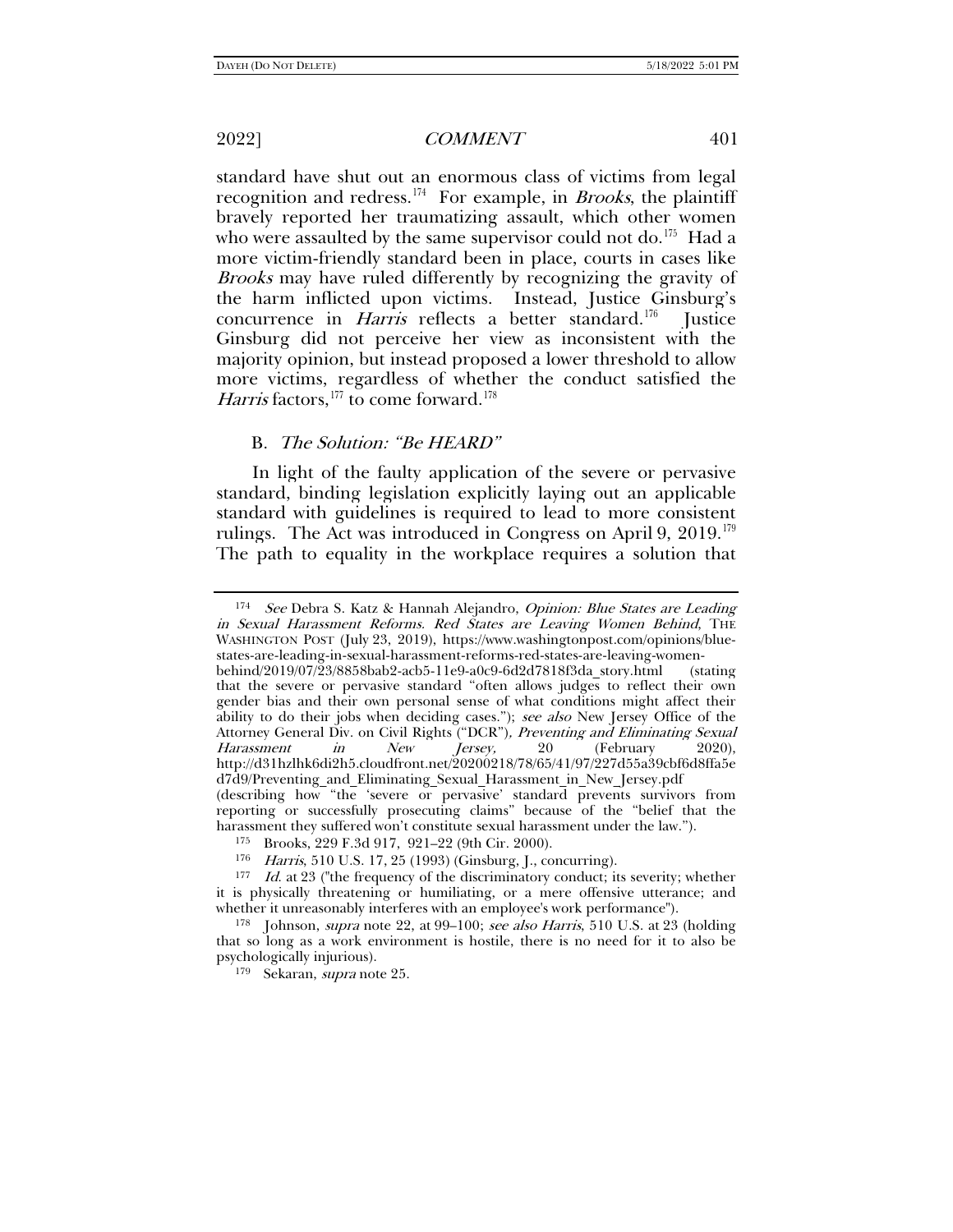adequately addresses the widespread presence of sexual harassment. Very few states outside of New York and California have made efforts to employ additional protections, most of which were liberal, progressive ("blue") states such as Maryland, Illinois, and Vermont.<sup>[180](#page-27-0)</sup> Accordingly, a federal solution that revises the severe or pervasive standard is necessary. While the Act currently lacks adequate support to pass in the  $117<sup>th</sup>$ Congress, addressing the sexual harassment epidemic "must remain an urgent priority and should be relentlessly sought as a nonpartisan effort to deliver basic constitutional rights."<sup> $181$ </sup> The Act offers a detailed roadmap for judges and employers to follow to determine whether specific conduct constitutes unlawful harassment, which will lessen the frequent excusal of abusive conduct and encourage the pursuit of legal redress.<sup>[182](#page-27-2)</sup>

The findings in the Act state that harassment is a "persistent and significant problem in the workplace in the United States[,]" and that the purpose of Congress' enactment of Title VII was to provide broad protection from bias in the workplace.[183](#page-27-3) The Act clarifies the revised threshold for hostile work environment claims, disregarding the severe or pervasive standard and instead requiring only that the conduct "ha[ve] the purpose or effect of unreasonably interfering with an individual's work performance or creating an intimidating, hostile, or offensive working environment."[184](#page-27-4) The Act also promotes consistency in its application, elaborating on the factors that courts should consider on a case-by-case basis to avoid misapplication and emphasis on solely the severity or pervasiveness of the conduct.<sup>[185](#page-27-5)</sup> Some of the guidelines listed in the Act include that: (1) the

<span id="page-27-2"></span><span id="page-27-1"></span><span id="page-27-0"></span><sup>180</sup> Katz & Alejandro, *supra* note 174.<br><sup>181</sup> Katz & Alejandro, *supra* note 174.<br><sup>182</sup> Vania Leveille & Lenora M. Lapidus, *The BE HEARD Act Will Overhaul* Workplace Harassment Laws, ACLU (Apr. 10, 2019, 11:15 AM), https://www.aclu.org/blog/womens-rights/womens-rights-workplace/be-heard-act-

<span id="page-27-3"></span>will-overhaul-workplace-harassment-laws.<br><sup>183</sup> H.R. 2148, 116<sup>th</sup> Cong. § 204(a)(1)–(3) (2019).<br><sup>184</sup> H.R. 2148, 116<sup>th</sup> Cong. § 204(a)(6)(C) (2019).

<span id="page-27-5"></span><span id="page-27-4"></span><sup>185</sup> H.R. 2148, 116<sup>th</sup> Cong. § 204(a)(7), § 204(a)(15) (2019) (stating that courts should "look at the record as a whole and at the totality of the circumstances, such as the nature of the sexual advances and the context in which the alleged incidents occurred").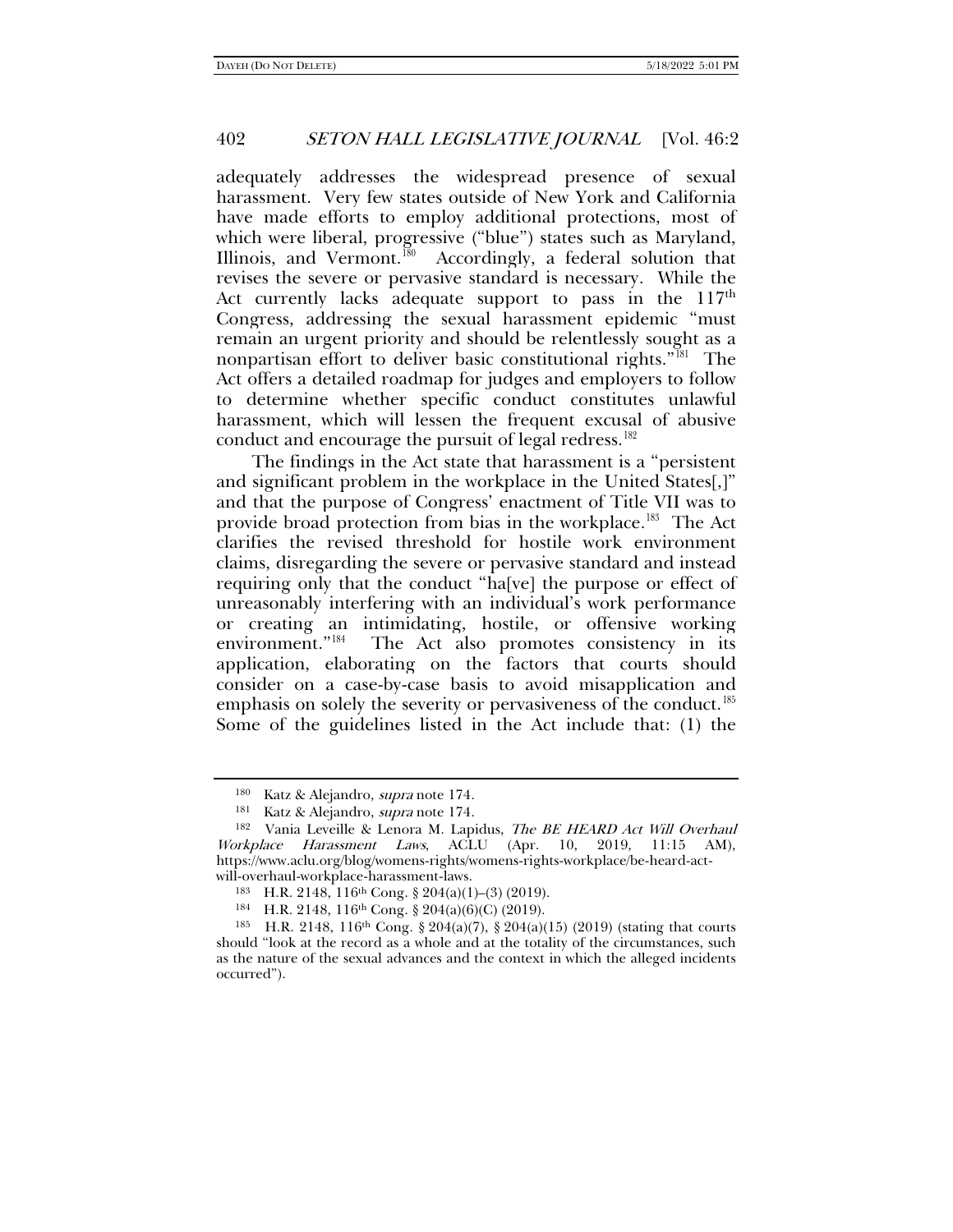determination be made based on the record in its entirety;<sup>[186](#page-28-0)</sup> and (2) incidents of harassment be considered in the aggregate, rather than in isolation.<sup>187</sup> The Act also specifies factors for courts to consider when determining whether conduct constitutes workplace harassment that is neither exhaustive nor determinative.[188](#page-28-2) These factors include:

> (i) the frequency of the conduct; (ii) the duration of the conduct; (iii) the location where the conduct occurred; (iv) the number of individuals engaged in the conduct.; (v) the nature of the conduct, which may include physical, verbal, pictorial, or visual conduct, and conduct that occurs in person or is transmitted, such as electronically; (vi) whether the conduct is threatening; (vii) any power differential between the alleged harasser and the person allegedly harassed; and (viii) any use of epithets, slurs, or other conduct that is humiliating or degrading.[189](#page-28-3)

Codification of these factors allows for more thorough and consistent consideration of hostile work environment claims.

## V. CONCLUSION

A change to the current federal standard governing sexual harassment law is necessary to penalize harassers, who continue to set victims' careers back through their traumatizing conduct. Since its inception, the severe or pervasive standard has promoted inconsistency in its application. Judges have failed to hold harassers accountable for dehumanizing conduct, leaving victims without a proper remedy. The modifications made by states such as New York and California prove that a lower threshold to bring an actionable claim is appropriate.

<span id="page-28-3"></span><span id="page-28-2"></span><span id="page-28-1"></span><span id="page-28-0"></span><sup>&</sup>lt;sup>186</sup> H.R. 2148, 116<sup>th</sup> Cong. § 204(c)(3)(A) (2019) (emphasizing that "a single incident may constitute workplace harassment").

<sup>187</sup> H.R. 2148, 116<sup>th</sup> Cong. § 204(c)(3)(B) (2019).<br><sup>188</sup> H.R. 2148, 116<sup>th</sup> Cong. § 204(c)(3)(C) (2019).

<sup>189</sup> Id.